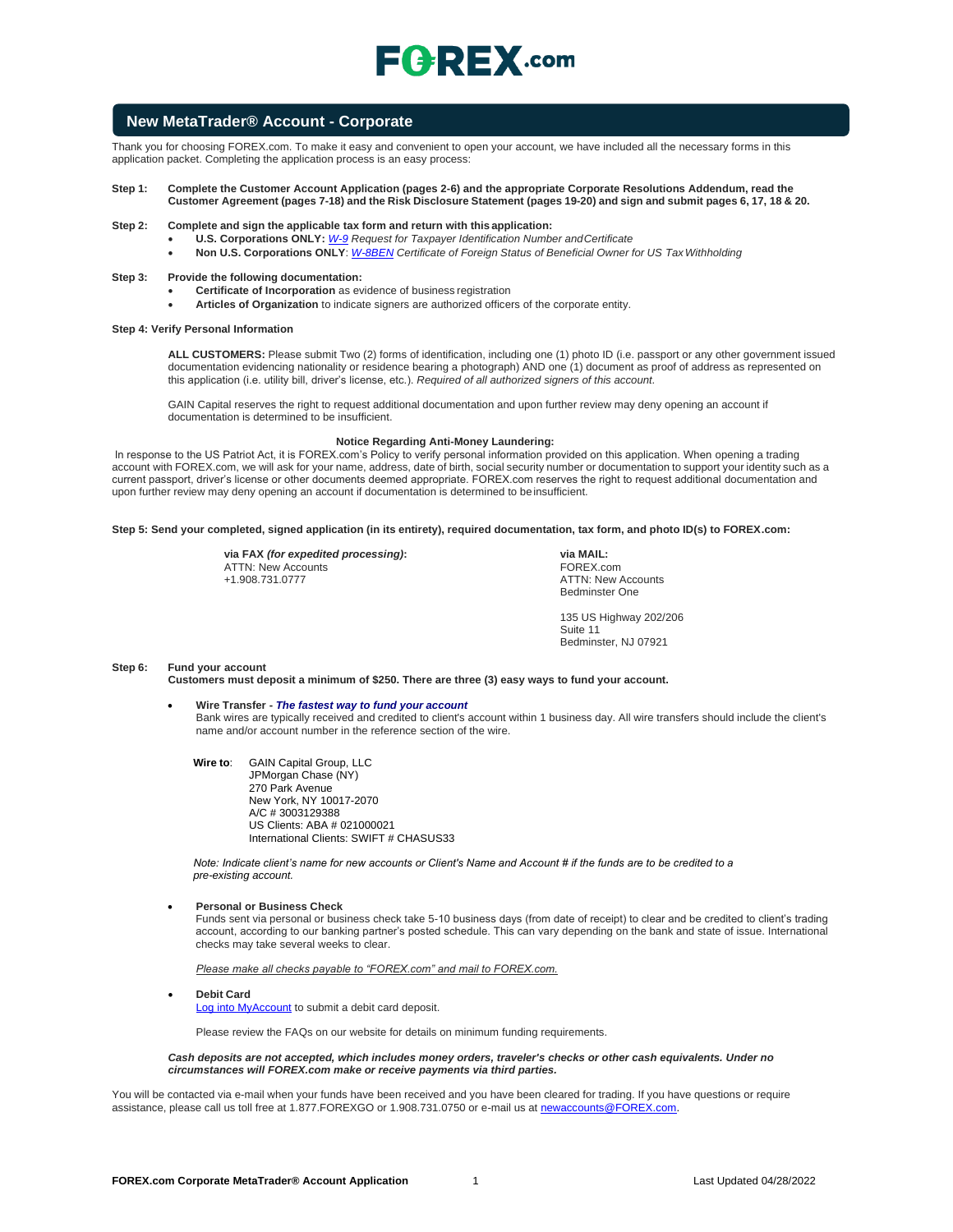

## **Customer MetaTrader® Account Application - Corporate**

**This Application must be completed in full or it will not be processed**. FOREX.com will not disclose, share or sell your personal information to third parties. You must be at least 18 years of age to open an account. Please type or print clearly.

| INTRODUCING BROKER (IFAPPLICABLE)                                                                                                                                                                                                    |                    |                                                                                                                                                                                                                                     |
|--------------------------------------------------------------------------------------------------------------------------------------------------------------------------------------------------------------------------------------|--------------------|-------------------------------------------------------------------------------------------------------------------------------------------------------------------------------------------------------------------------------------|
| Introducing Broker Name: Manual According to the Control of the Control of the Control of the Control of the Control of the Control of the Control of the Control of the Control of the Control of the Control of the Control        |                    |                                                                                                                                                                                                                                     |
| PRIMARY CONTACT <b>Example 2018</b>                                                                                                                                                                                                  |                    |                                                                                                                                                                                                                                     |
|                                                                                                                                                                                                                                      |                    |                                                                                                                                                                                                                                     |
| Contact Name: <u>contact Name</u>                                                                                                                                                                                                    |                    | Contact Job Title: _____________________________                                                                                                                                                                                    |
| (This will be our primary method of contacting you)                                                                                                                                                                                  |                    |                                                                                                                                                                                                                                     |
| Contact Relationship to Entity: Owner [                                                                                                                                                                                              | Officer/Director □ |                                                                                                                                                                                                                                     |
| <b>COMPANY DETAILS COMPANY DETAILS</b>                                                                                                                                                                                               |                    |                                                                                                                                                                                                                                     |
|                                                                                                                                                                                                                                      |                    |                                                                                                                                                                                                                                     |
|                                                                                                                                                                                                                                      |                    |                                                                                                                                                                                                                                     |
|                                                                                                                                                                                                                                      |                    |                                                                                                                                                                                                                                     |
| Please provide a detailed description of your core business activities as well as revenue sources                                                                                                                                    |                    |                                                                                                                                                                                                                                     |
|                                                                                                                                                                                                                                      |                    | COMPANY ADDRESS <b>COMPANY ADDRESS</b>                                                                                                                                                                                              |
|                                                                                                                                                                                                                                      |                    |                                                                                                                                                                                                                                     |
|                                                                                                                                                                                                                                      |                    | City: City: City: City: City: Current Country: Country: Country:                                                                                                                                                                    |
| <u>MAILING ADDRESS AND A CHARGE AND A CHARGE AND A CHARGE AND A CHARGE AND A CHARGE AND A CHARGE AND A CHARGE AND A CHARGE AND A CHARGE AND A CHARGE AND A CHARGE AND A CHARGE AND A CHARGE AND A CHARGE AND A CHARGE AND A CHAR</u> |                    |                                                                                                                                                                                                                                     |
|                                                                                                                                                                                                                                      |                    | Address (P.O. boxesnot accepted): <u>container and a series of the series</u> and a series of the series of the series of the series of the series of the series of the series of the series of the series of the series of the ser |
|                                                                                                                                                                                                                                      |                    | City: State: State: Zip: Country: Country:                                                                                                                                                                                          |
| Only foreign (non U.S.) corporations must complete this section:                                                                                                                                                                     |                    |                                                                                                                                                                                                                                     |
|                                                                                                                                                                                                                                      |                    | Number of employees:<br>Number of employees:                                                                                                                                                                                        |
|                                                                                                                                                                                                                                      |                    |                                                                                                                                                                                                                                     |
| What products/services do you sell or provide?<br>Microsoft Allen Andrew Microsoft Allen Allen Allen Allen Allen Allen Allen Allen Allen Allen Allen Allen All                                                                       |                    |                                                                                                                                                                                                                                     |
|                                                                                                                                                                                                                                      |                    | List all business locations. Attach separate sheet if necessary: ___________________________________                                                                                                                                |
|                                                                                                                                                                                                                                      |                    |                                                                                                                                                                                                                                     |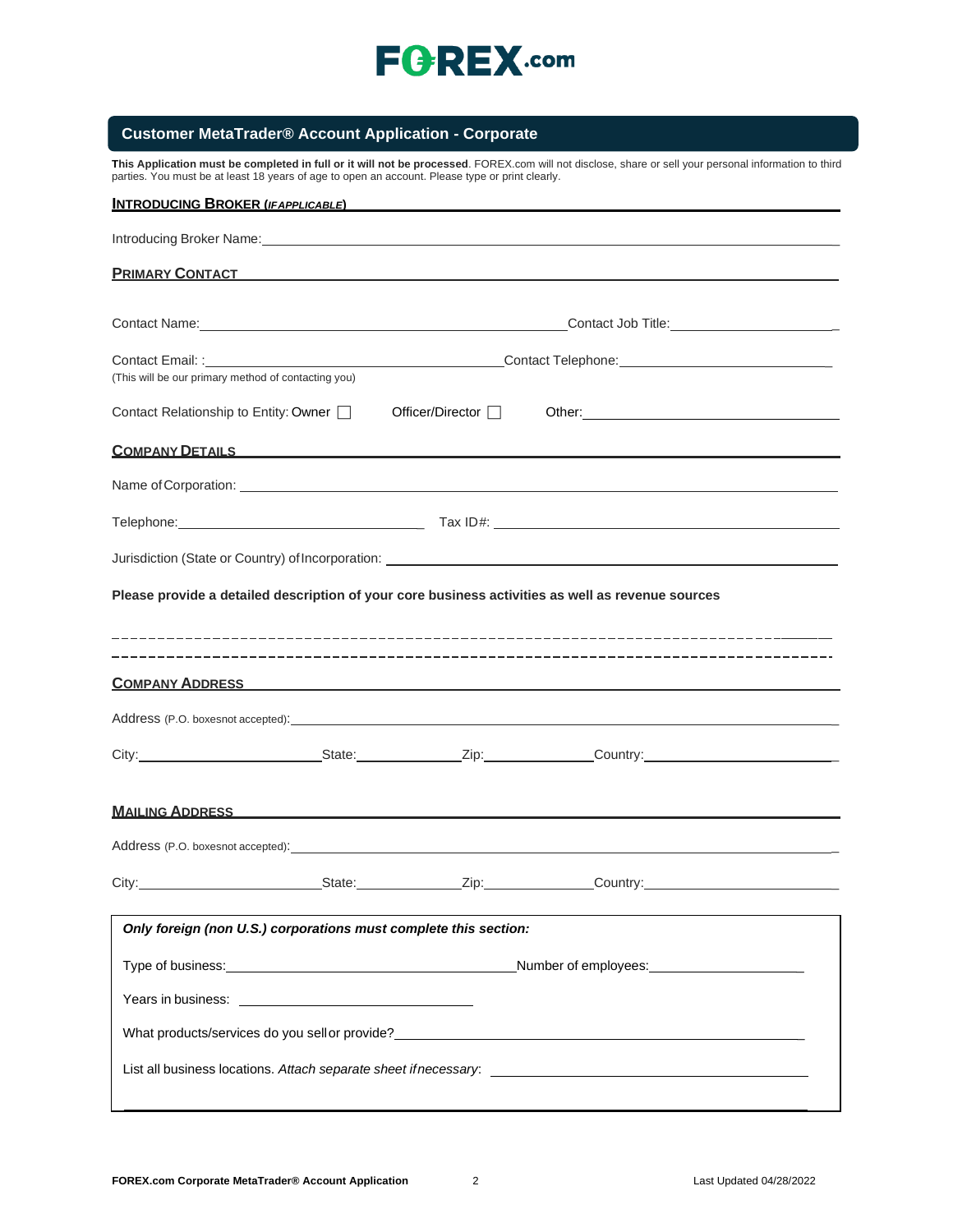

## **BENEFICIAL OWNER AND CONTROL PERSON INFORMATION**

**Provide a list of all natural person(s) who beneficially own the entity, including their ownership percentage (must equal 100%). In addition, please list all persons who hold an executive or senior manager position, or who regularly performs similar functions (i.e Control Person(s)). Attach additional sheets if necessary**

**1.** Individual Beneficial Owner and Control Person Information

| <b>Name</b> | Date of<br><b>Birth</b> | <b>Address</b> | <b>Title</b> | <b>SSN/Passport</b> | Ownership<br>% |
|-------------|-------------------------|----------------|--------------|---------------------|----------------|
|             |                         |                |              |                     |                |
|             |                         |                |              |                     |                |
|             |                         |                |              |                     |                |
|             |                         |                |              |                     |                |
|             |                         |                |              |                     |                |
|             |                         |                |              |                     | 100%           |

**2.** If the entity is part of a larger corporate organizational structure, please provide a list of all direct and/or indirect owner names. This should include all entities in the ownership chain from the direct parent to the ultimate parent:

### **Entity Ownership Structure (if applicable)**

| Name | <b>Address</b> | <b>TIN</b> | Ownership % |
|------|----------------|------------|-------------|
|      |                |            |             |
|      |                |            |             |
|      |                |            |             |
|      |                |            |             |
|      |                |            |             |

**3.** Are any of the company's shares held in nominee?  $\Box$  YES  $\Box$  NO If yes, please explain: \_\_\_\_\_\_\_\_\_\_\_\_\_\_\_\_

#### **OFFICERS (***PROVIDE INFORMATION ABOUT ALL OFFICERS/CONTROL PERSONS)*

| Position: Position: Position: Position: Position: Position: Position: Position: Position: Position: Position: Position: Position: Position: Position: Position: Position: Position: Position: Position: Position: Position: Po |  |                                                |
|--------------------------------------------------------------------------------------------------------------------------------------------------------------------------------------------------------------------------------|--|------------------------------------------------|
| Address (P.O. boxesnot accepted): example and a series of the series of the series of the series of the series of the series of the series of the series of the series of the series of the series of the series of the series |  |                                                |
|                                                                                                                                                                                                                                |  |                                                |
|                                                                                                                                                                                                                                |  |                                                |
|                                                                                                                                                                                                                                |  |                                                |
| Address (P.O. boxesnot accepted): example and accepted and accepted of the set of the set of the set of the set of the set of the set of the set of the set of the set of the set of the set of the set of the set of the set  |  |                                                |
|                                                                                                                                                                                                                                |  | City: City: City: City: City: Current Country: |
|                                                                                                                                                                                                                                |  |                                                |
|                                                                                                                                                                                                                                |  |                                                |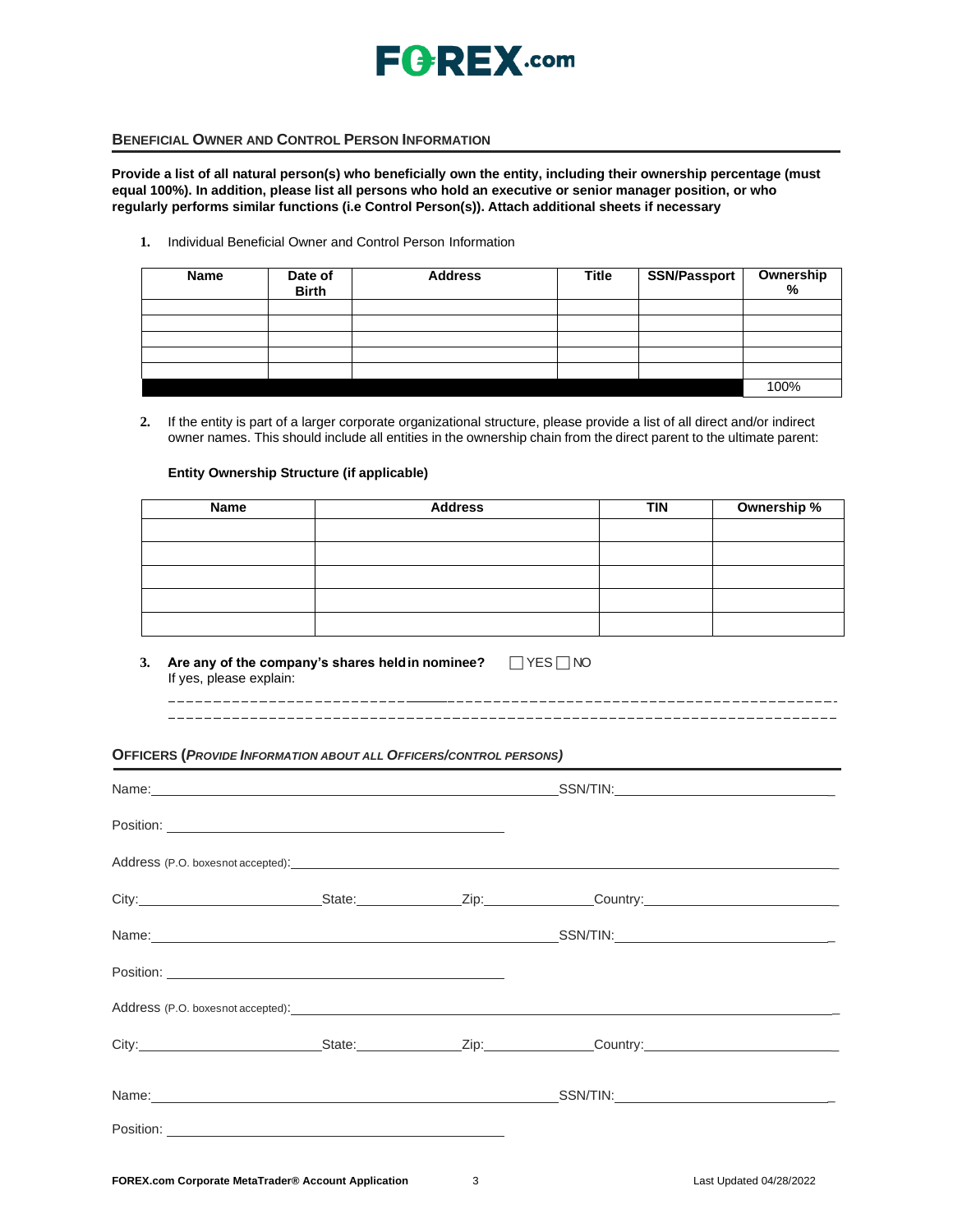# **FGREX.com**

|                                                                            | <b>FINANCIAL INFORMATION</b>                                                                                                                                                                                    |  |                      |
|----------------------------------------------------------------------------|-----------------------------------------------------------------------------------------------------------------------------------------------------------------------------------------------------------------|--|----------------------|
|                                                                            |                                                                                                                                                                                                                 |  |                      |
|                                                                            | Net Worth (assets minus liabilities) \$                                                                                                                                                                         |  |                      |
|                                                                            | Initial deposit \$                                                                                                                                                                                              |  |                      |
|                                                                            | If the entity does not have any liabilities, please provide an explanation below:                                                                                                                               |  |                      |
|                                                                            | Do you have financial statements that are less than 12 months old? $\Box$ YES $\Box$ NO<br>If yes, please submit the most recent audited and/or unaudited financial statements. If none, please explain why.    |  |                      |
|                                                                            | <b>LEGAL HISTORY CONTROL</b>                                                                                                                                                                                    |  |                      |
|                                                                            | Were you or any senior corporate officer/ principal ever charged or convicted of a felonious crime which would potentially<br>disqualify you from registration with any regulatory agency? $\Box$ YES $\Box$ NO |  |                      |
|                                                                            |                                                                                                                                                                                                                 |  |                      |
| <b>AFFIRMATION</b>                                                         |                                                                                                                                                                                                                 |  |                      |
|                                                                            | Are the deposited funds contributed solely by the entity and/or its principals/owners?                                                                                                                          |  | $\Box$ Yes $\Box$ No |
| solely from:                                                               | If yes, you affirm that all assets deposited or to be deposited in the account(s) are corporate proprietary funds resulting                                                                                     |  |                      |
|                                                                            | a. Paid in capital contributed by the firms owners/principals as disclosed in the customer application; and/or<br>b. Net income and/or retained earnings resulting from regular business operations.            |  |                      |
| <b>ADDITIONAL INFORMATION (REQUIRED)</b>                                   |                                                                                                                                                                                                                 |  |                      |
| CFTC, NFA or equivalent regulatory body?<br>If yes, provide CompanyName: _ | Are you employed by a Futures Commission Merchant (FCM), broker, or registered with the                                                                                                                         |  | YES   NO             |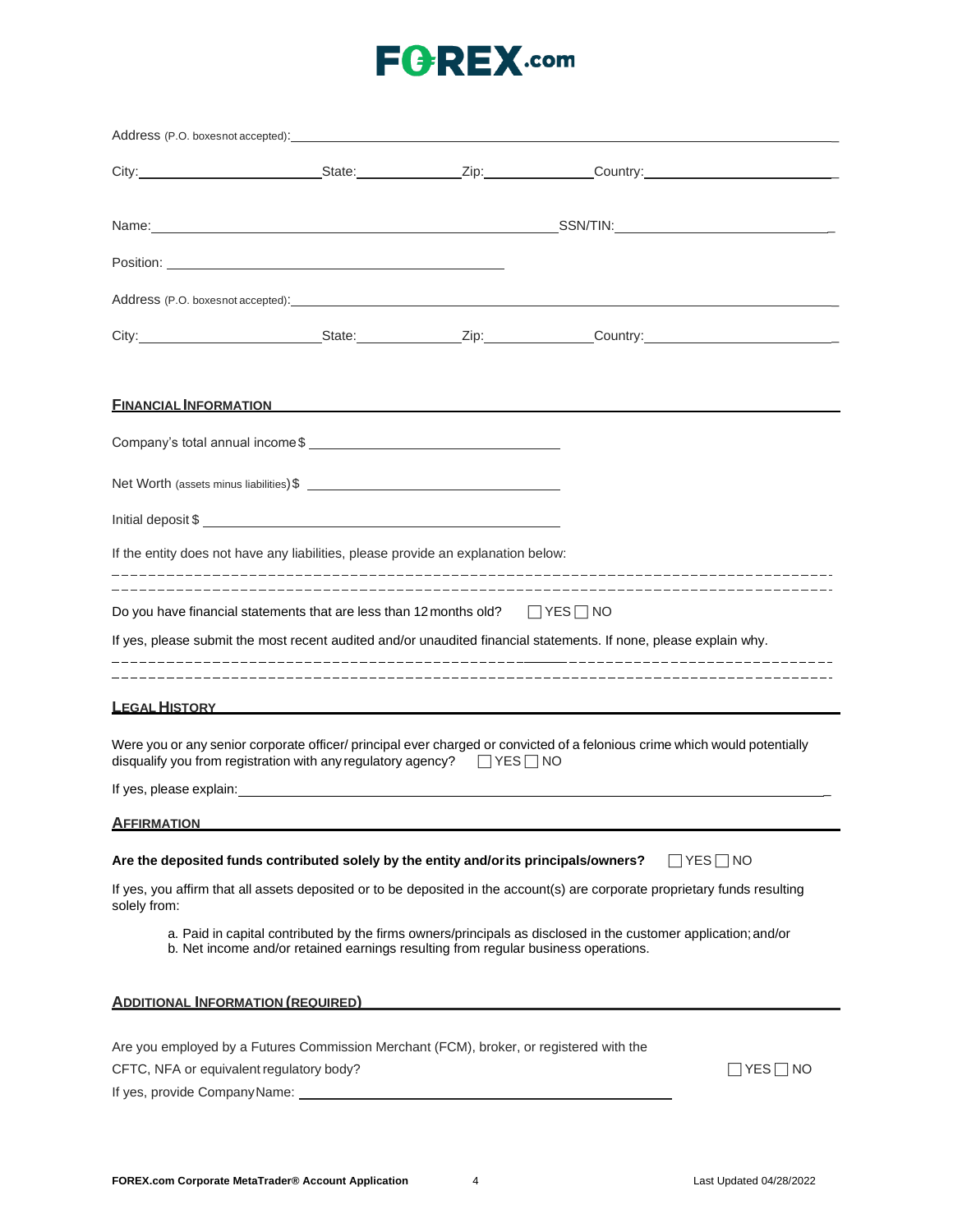# **FGREX.com**

Are there any undisclosed persons with a financial interest inthis account?  $\Box$  YES  $\Box$  NO If yes, please list nameshere: \_\_\_\_\_

*Industry regulations require us to obtain the information requested in this section.*

## **TRADING EXPERIENCE**

| a) | <b>Stocks/Equities</b><br>  None | $\vert \vert$ $<$ 6 months | $\vert$ 6 months – 1 year | $\Box$ 1-2 years | $\vert$ 2-3 years | Over 3 years |
|----|----------------------------------|----------------------------|---------------------------|------------------|-------------------|--------------|
|    | b) Options<br>l INone            | $ $ $ $ < 6 months         | $\vert$ 6 months – 1 year | $\Box$ 1-2 years | $ 2-3$ years      | Over 3 years |
| C) | <b>Futures</b><br>□ None         | $\vert \vert$ $<$ 6 months | $\Box$ 6 months – 1 year  | $\Box$ 1-2 years | $\Box$ 2-3 years  | Over 3 years |
| d) | <b>Forex</b><br>□ None           | $\vert \ \vert$ < 6 months | $\Box$ 6 months $-1$ year | $\Box$ 1-2 years | $\Box$ 2-3 years  | Over 3 years |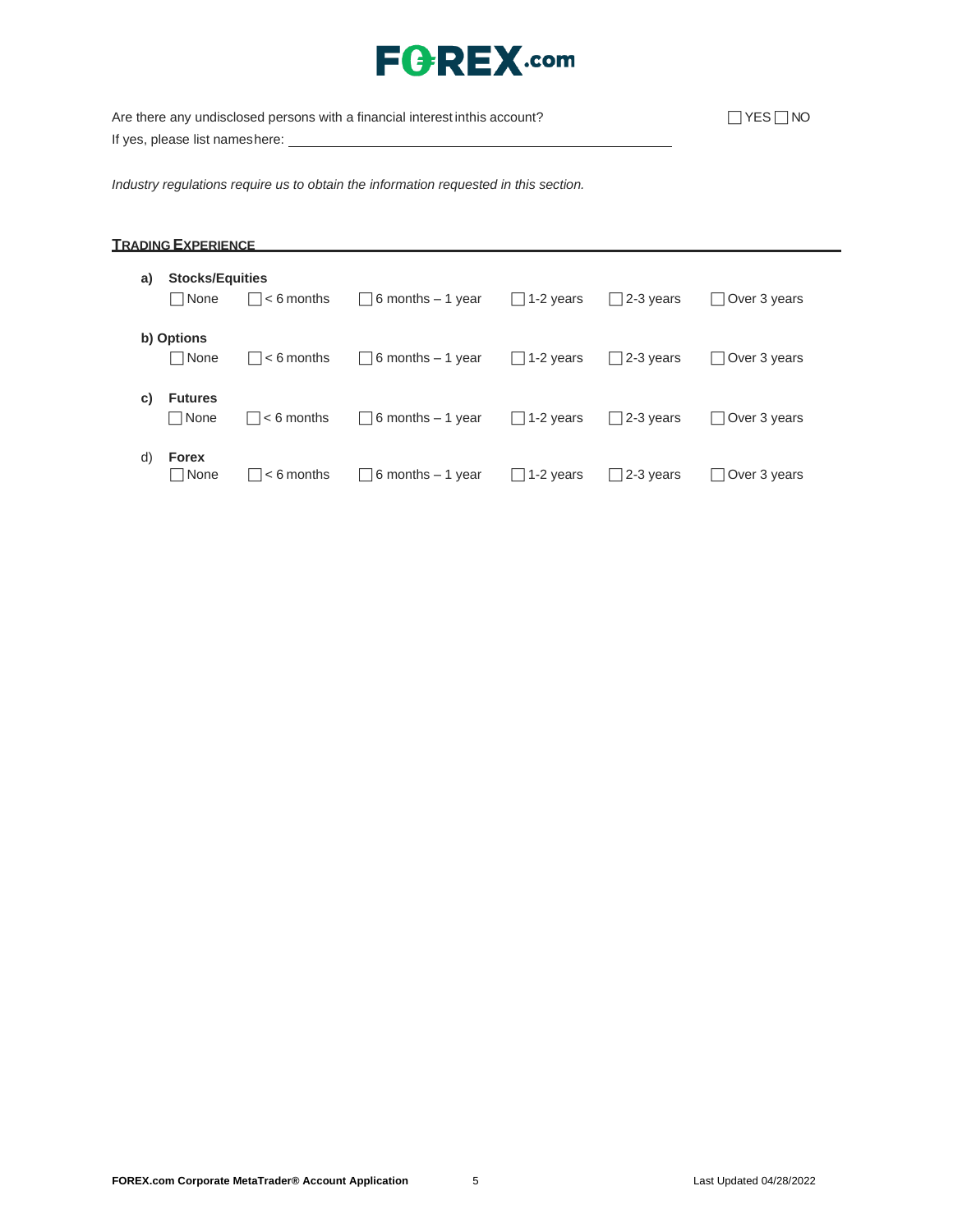

### **BENEFICIAL OWNERSHIP AND CONTROL PERSON ATTESTATION**

Pursuant to the obligations prescribed by the Financial Crimes Enforcement Network ("FINCEN") in 31 CFR 1010.230 of the Customer Due Diligence Rule, and by the requirements of Gain Capital Group, LLC ("GAIN Capital") policies and procedures, the undersigned acknowledges on behalf of the Institution named below that:

- 1. It has provided Gain Capital accurate and up-to-date information of all individuals and/or entities that hold, directly or indirectly, a 10% or more equity interest in the named Institution; including but not limited to, the name and title of a Natural Person opening the account, name and address of the legal entity for which the account is being opened, signature, date and Legal Entity Identifier (Optional);
- 2. It has provided Gain Capital Group, LLC accurate and up-to-date information of at least one individual who currently has managerial control of the named Institution;
- 3. It will promptly notify Gain Capital of any changes regarding any individuals and/or entities that hold, directly or indirectly, a 10% or more equity interest in the named Institution;
- 4. It will promptly notify Gain Capital of any change to the managerial control of the named Institution, which would require a newly named individual to be provided;
- 5. The undersigned is authorized to sign on behalf of the Institution named below.

The undersigned warrants and represents to GAIN Capital that the Application and Financial Statement completed above are true and correct, until written notice of material changes is delivered to GAIN Capital. You agree to notify GAIN immediately of any changes to Beneficial Ownership, Control Persons, Officers and any Authorized Persons. GAIN Capital is not responsible for any information that was incorrectly disclosed to us. You authorize GAIN Capital to verify the veracity and accuracy of the information you provided which may include a background review of matters regulatory, civil and/or criminal in nature. The undersigned authorizes any person or consumer reporting agency to compile and furnish to GAIN Capital any information it may have or obtain in response to such credit inquiries and agrees that such information shall remain GAIN Capital's property whether or not an account is opened. You hereby release GAIN Capital from any and all liability of whatever kind and nature which, at any time, could result from reviewing information and making a decision to extend its services to you. By signing below, you attest that as long as the account at GAIN Capital is active, the corporate entity will remain active in the jurisdiction in which it was formed.

| Title (Authorized Signor): Law and Contract Contract Contract Contract Contract Contract Contract Contract Contract Contract Contract Contract Contract Contract Contract Contract Contract Contract Contract Contract Contrac |
|--------------------------------------------------------------------------------------------------------------------------------------------------------------------------------------------------------------------------------|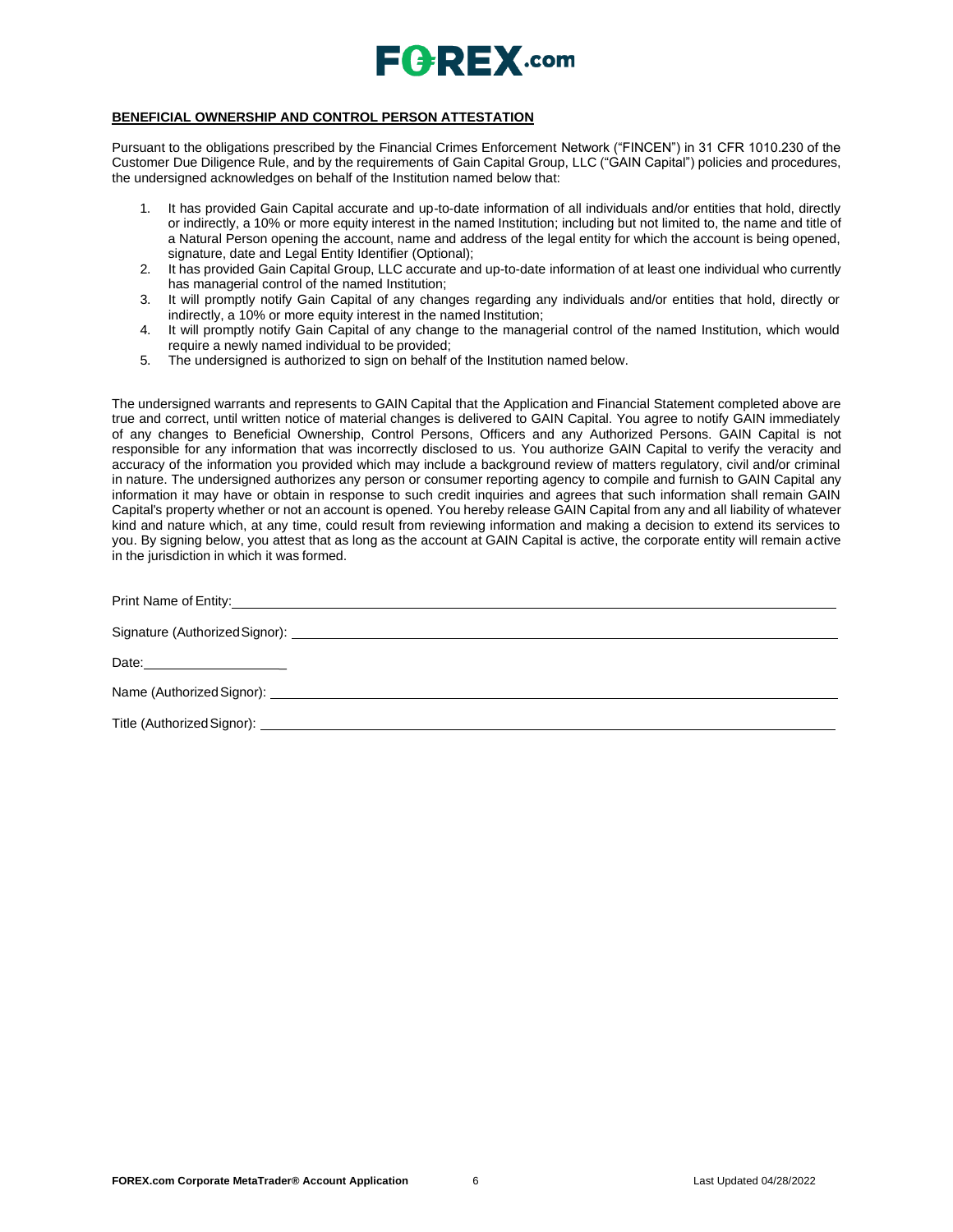### **Notice Regarding Anti-Money Laundering**

In response to the US Patriot Act, it is FOREX.com's Policy to verify personal information provided on this application. When opening a trading account with FOREX.com, we will ask for your name, address, date of birth, social security number or documentation to support your identity such as a current passport, driver's license or other documents deemed appropriate. FOREX.com reserves the right to request additional documentation and upon further review may deny opening an account if documentation is determined to beinsufficient.

#### **Customer Agreement**

This Agreement sets forth the terms and conditions governing your Account at FOREX.com ("FOREX.com"), a division of GAIN Capital Group, LLC and all Contracts and other transactions in this Account with FOREX.com. In this Agreement, the undersigned customer is referred to as "Customer" or "You."

- 1. **DEFINITIONS.** Terms capitalized in this Agreement are defined in the Glossary as found on **FOREX.com** website [www.forex.com/en](http://www.forex.com/en-us/education/glossary/)[us/education/glossary/](http://www.forex.com/en-us/education/glossary/)
- 2. **SERVICES PROVIDED**. Subject to the terms and conditions of this Agreement and acceptance of Customer's application to open an Account with FOREX.com, FOREX.com will maintain one or more Accounts in Customer's name and will effect cash settled and physically settled transactions with and for Customer in the international Over-the-Counter Foreign Currency (foreign exchange) markets and metal markets on a spot basis, and provide such other services and products as FOREX.com may, in its sole discretion, determine from time to time in the future. Unless expressly stated otherwise in writing, all Contracts and other transactions entered into between FOREX.com and Customer shall be governed by the terms of this Customer Agreement, as amended from time to time (including, without limitation, FOREX.com's Trading Policies and Procedures).
- 3. **REPRESENTATIONS AND WARRANTIES.** As of the date hereof, the date of each Contract and other transaction in Customer's Account and any date on which FOREX.com's Risk Disclosure Statement or Trading Policies and Procedures are revised, updated or amended, Customer represents and warrants to FOREX.com and agrees for the benefit of FOREX.com that:
	- 3.1. if Customer is a natural person, Customer is of sound mind, legal age (18 years old in the United States) and legal competence.
	- 3.2. if Customer is not a natural person, (i) Customer is duly organized and validly existing under the applicable laws of the jurisdiction of its organization; (ii) execution and delivery of this Agreement and all Contracts and other transactions contemplated hereunder and performance of all obligations contemplated under this Agreement and all Contracts and other transactions contemplated hereunder have been duly authorized by Customer; and (iii) each person executing and delivering this Agreement and all Contracts and other transactions contemplated hereunder on behalf of Customer performing the obligations contemplated under this Agreement and any Contract and other transaction contemplated hereunder on behalf of Customer, has been duly authorized by Customer to doso.
	- 3.3. execution and delivery by Customer of this Agreement and all Contracts and other transactions contemplated hereunder, and performance of all of Customer's obligations contemplated under this Agreement and any Contract and other transaction contemplated hereunder, will not violate any statute, rule, regulation, ordinance, charter, by-law or policy applicable toCustomer.
	- 3.4. Customer has full beneficial ownership of Customer's Account. Customer has not granted and will not grant a security interest in Customer's Account with FOREX.com (other than the security interest granted to FOREX.com hereunder) to any person without FOREX.com's prior written consent. Customer has full beneficial ownership of all collateral and will not grant any security interest in any Collateral to any person (other than the security interest granted to FOREX.com hereunder) without FOREX.com's prior written consent.
	- 3.5. Customer will execute and deliver all documents, give all notices, make all filings and take such other actions as FOREX.com, in its sole discretion, deems necessary or desirable to evidence or perfect any security interest in favor of FOREX.com or to protect FOREX.com's interests with respect to any Collateral.
	- 3.6. Customer has read and understands the provisions contained in this Agreement, including, without limitation, FOREX.com's Risk Disclosure Statement and Trading Policies and Procedures, Customer will review the Agreement each time it is amended. Customer will not affect any Opening Transaction in Customer's Account unless Customer understands FOREX.com's revised Agreement, and Customer agrees that in effecting any Opening Transaction it is deemed to represent that it has read and understands FOREX.com's revised Agreement as in effect at the time of such Opening Transaction.
	- 3.7. Customer agrees to comply with all applicable law. You may not use your personal account with FOREX.com for any illegal activity.
	- 3.8. All information provided by Customer to FOREX.com, including information regarding Customer's trading experience and investment sophistication, is true, correct and complete, and Customer will notify FOREX.com promptly of any changes in such information.
	- 3.9. The risk capital and/or intended initial deposit provided as part of the Customer Account Application and any subsequent deposits Customer makes to Customer's account in excess of such pre-disclosed amount(s) represents Customer's total risk capital which should it be lost in its entirety would not alter Customer's lifestyle.
- 4. **TRADING.** Customer authorizes FOREX.com to purchase and sell physically settled and cash settled Foreign Exchange Contracts and Cross Currency Contracts and Metal Contracts on a spot basis for Customer's Account in accordance with Customer's instructions received through the FOREX.com Online Trading System, MetaTrader® Online Trading System or via telephone to the FOREX.com Trading Desk, subject to the terms of this Agreement, including the Annexes hereto and the Customer Account Application, including any applicable addenda thereto. Customer agrees to be conclusively responsible for any instruction received electronically that is identified with Customer's password and Account number and for any electronic, oral and written instruction (including, but not limited to, any Order) to FOREX.com from persons FOREX.com, in its sole judgment, believes are apparently authorized by Customer. If Customer's Account is titled as a joint account, FOREX.com is authorized to act on the instructions of any one owner, without further inquiry, with regard to trading in the Account and the disposition of any and all assets in the Account. FOREX.com shall have no responsibility for further inquiry into such apparent authority and no liability for the consequences of any actions taken or failed to be taken by FOREX.com in reliance on any such instructions or on the apparent authority of any such persons.
	- 4.1. **Pricing Information**. FOREX.com will make available, by posting on the FOREX.com Online Trading System, MetaTrader® Online Trading System or by telephoning the FOREX.com Trading Desk, Bid Prices and Ask Prices at which FOREX.com is prepared to enter Foreign Currency Contracts, Cross Currency Contracts, or Metal Contracts with Customer. Each Bid Price or Ask Price shall be for a Spot Contract with a specified Value Date and shall specify each Eligible Foreign Currency or tradable U.S. dollar-based currency pairs involved where applicable. FOREX.com expects that these prices will be reasonably related to the bid prices and ask prices available in the market at that time for similar transactions, but a number of factors, such as communication system delays, high volume or volatility can result in deviations between prices quoted by FOREX.com and other sources. FOREX.com makes no warranty, express or implied, that Bid Prices and Ask Prices represent prevailing bid prices and ask prices. In addition, these Bid and/or Ask Prices may reflect, at the direction of the Introducing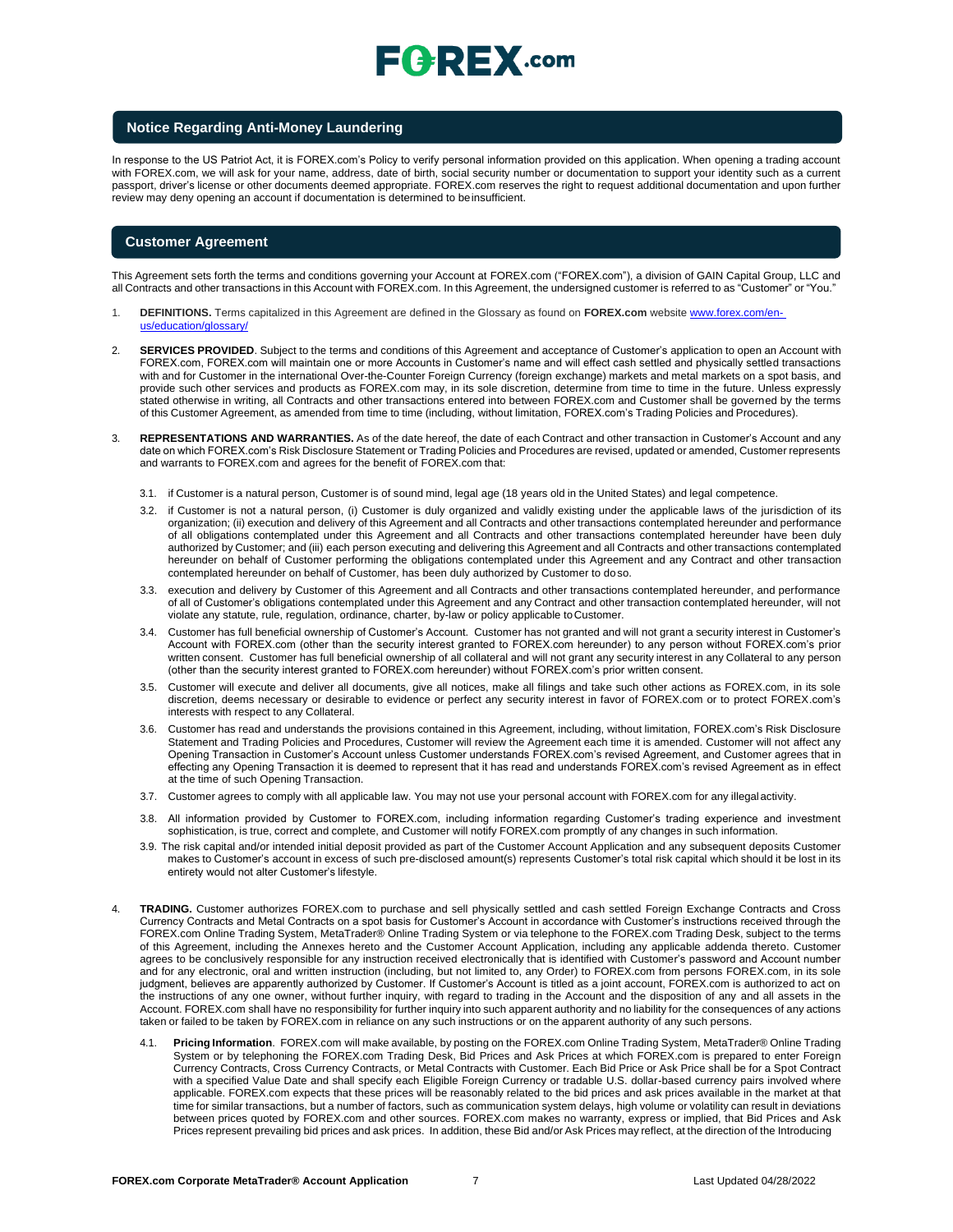

Broker named above, additional pips added to the BID and/or ASK price that may result in an increase of the dealable spread available for the Customer's account as well as a per trade or per lot commission and/or fees. See **Section 11-Charges**.

4.2. **Order Execution**. FOREX.COM will attempt to execute all Orders that it may, in its sole discretion, accept from Customer in accordance with Customer's instructions received through the FOREX.COM Online Trading System, MetaTrader® Online Trading System or via telephone to the FOREX.COM Trading Desk. In cases where the prevailing market represents prices different from the prices FOREX.COM has posted on our screen, FOREX.COM will attempt, on a best efforts basis, to execute trades on or close to the prevailing market prices. All Contracts made and entered into by FOREX.COM hereunder will be entered into by FOREX.COM as principal. Customer acknowledges, understands and agrees that FOREX.COM is not acting as a broker, intermediary, agent, and advisor or in any fiduciary capacity. FOREX.com will not requote prices. Slippage is a term referring to the difference between requested price and the price at which an order is actually filled. Slippage typically occurs around times of news or economic announcements and extreme market volatility and can be either positive or negative. Notwithstanding the provisions of this Paragraph, Customer acknowledges, understands and agrees that all non-market orders are accepted by FOREX.COM and undertaken on an "best-efforts basis" in accordance with the relevant provisions of the Trading Policies and Procedures, as amended from time to time. Please visit FOREX.com's website for more information on order types.

In rare circumstances due to market conditions, lack of liquidity typically associated with large order sizes and/or higher than normal market volatility and associated volume, your order may not be auto executed and be subject to manual review. Such manual review may result in a delay in execution with a potential for price slippage. [FO.com w](http://forex.com/)ill always attempt to fill your trades timely and at the best available price.

- 4.3. **Trade Matching**. FOREX.com or its affiliates may, at a future date, establish a trade matching system or determine to route Customer's orders to a trade matching system operated by third parties. In that event, FOREX.com, and/or any one or more of its affiliates, shall have the right (but not the obligation), in the sole discretion of FOREX.com or any such affiliate, to act for its own account, and as a counter party or as a broker to FOREX.com customers, in the making of markets and the purchase and sale of Foreign Exchange Contracts, Cross Currency Contracts and Metal Contracts via any medium, including without limitation, over any trade matching network in use by FOREX.com customers and/or the general public.
- 4.4. **Transmission.** FOREX.com shall have no responsibility for delays in the transmission of orders due to disruption, failure or malfunction of communications facilities and shall not be liable for any claims, losses, damages, costs or expenses, including attorneys' fees, to any person or entity arising other than as a direct result of FOREX.com's gross negligence.
- 4.5. **Position & Trading Limits**. FOREX.com reserves the right to limit the number of Open Positions that Customer may enter or maintain in Customer's Account. FOREX.com reserves the right, in its sole discretion, to refuse to accept any Order opening a new position or increasing an Open Position.
- 5. **MARGIN REQUIREMENTS**. Customer shall provide to and maintain with FOREX.com Margin in such amounts, in cash or other such forms, and within such limits as FOREX.com, in its sole discretion, may from time to time require. Customer's Account will be under the control of FOREX.com. FOREX.com may change Margin requirements at any time, without prior notice to Customer, and may call for additional Margin ("Margin Call") at (x) any time Customer's Margin Balance falls below FOREX.com's Minimum Margin Requirement as applied to that Account; and (y) any time FOREX.com, in its sole discretion, believes that it is prudent to do so. FOREX.com may at any time liquidate Customer's Account in accordance with Paragraph 9. FOREX.com may withdraw funds from the Customer's account without notice: (x) to ensure that Posted Margin equals or exceeds Required Margin; and (y) to satisfy any payment obligation to FOREX.com, including commissions, fees and charges in respect of Customer's Account. In the event that Customer directs FOREX.com to sell any Margin, Collateral, Contract or other property and FOREX.com is unable to deliver such Margin, Collateral, Contract or other propertyto a purchaser because Customer fails to deliver it to FOREX.com, FOREX.com may borrow or purchase any Margin, Collateral, Contract or property necessary to make such delivery, and Customer hereby agrees to guarantee and hold FOREX.com harmless against any liability, claim, loss, damage, cost or expense, including attorneys' fees that FOREX.com may sustain. See the Margin Requirements page on FOREX.com's website..
- 6. **SECURITY AGREEMENT.** In order to secure any indebtedness or other obligations at any time owing from Customer to FOREX.com, including, without limitation, (i) indebtedness or other obligations under any Account, Contract or other transaction with FOREX.com; or (ii) any indebtedness or other obligations resulting from any guarantee by Customer of any Account, Contract or other transaction with FOREX.com, Customer hereby assigns, pledges and grants to FOREX.com a security interest in and right of setoff against: (i) all of Customer's Accounts with FOREX.com; (ii) all Contracts, cash, securities and other property in Customer's Account at FOREX.com or delivered or otherwise provided by Customer to secure its indebtedness or other obligations to FOREX.com or in FOREX.com's possession or control for any purpose (including safekeeping); and (iii) all products and proceeds of the foregoing (collectively, (i), (ii) and (iii) are referred to as "Collateral"). At any time, in FOREX.com's sole discretion and without prior demand or notice, FOREX.com may apply any or all cash (or sell or buy in any such Contracts, securities or other property and apply the proceeds there from) to any such indebtedness or other obligations, notwithstanding that such indebtedness or other obligations arise in an Account other than the Account in which the cash, Contracts, securities or other property were held or generated. Notwithstanding Section 9- 207 of the New York Uniform Commercial Code, FOREX.com shall have the right to sell, pledge, rehypothecate, assign, invest, commingle and otherwise use any Collateral it holds (including, but not limited to, using the Contracts as collateral for a loan to FOREX.com) free from any claim or right of any nature whatsoever of the Customer, including any equity or right of redemption by the Customer and to register any Collateral in the name of FOREX.com, its custodian or a nominee for either. Any failure by FOREX.com to enforce its rights hereunder shall not be deemed a future waiver of such rights by FOREX.com. FOREX.com is irrevocably appointed as attorney-in-fact for Customer and is authorized, without notice to Customer, to execute and deliver any documents, give any notice and to take any actions on behalf of Customer, including the execution, delivery and filing of financing statements, that FOREX.com deems necessary or desirable to evidence or to protect FOREX.com's interest with respect to any Collateral. In the event that the Collateral deemed acceptable to FOREX.com ("Eligible Collateral") is at any time insufficient to satisfy Customer's indebtedness or other obligations to FOREX.com, including obligations to provide Margin in accordance with Paragraph 5 hereof, Customer shall promptly pay upon demand the entire amount of such deficit.
- 7. **NOVATION OF OPPOSING CONTRACTS.** Whenever there may exist in any Customer Account two or more open and opposite Contracts providing in whole or in part for the purchase and sale of the same Foreign Currency, Cross Currency Pairs or Metal Contracts on the same Value Date, such Contracts shall automatically be canceled and replaced by an obligation to settle only the net difference between amounts payable in respect of the relevant currencies under the relevant Contracts, and/or the net difference between the quantities of the relevant currency deliverable there under.
- 8. **SETTLEMENT DATE; ROLLOVERS; DELIVERY.** In cases where transactions are executed for physical delivery, instructions on the settlement of Open Positions must be given to FOREX.com at least two (2) Business Days prior to the Value Date. In the absence of instructions from Customer directing FOREX.com to deliver, offset, or roll over Open Positions, FOREX.com is authorized, in FOREX.com's sole discretion, to deliver, roll over or offset all or any portion of the Open Positions in Customer's Account at Customer's risk. Delivery of Foreign Currency shall be made to the bank specified by the purchaser in a major city in the country in which the Foreign Currency is the legal tender. Unless otherwise agreed by FOREX.com and Customer in writing, the Foreign Currency shall be deliverable by wire transfer. FOREX.com may require payment of amounts due from Customer to FOREX.com prior to 16:30 ET on any day prior to payment of amounts due and payable by FOREX.com to Customer on that day. FOREX.com and Customer shall exchange, make use of, and periodically update and confirm any standing payment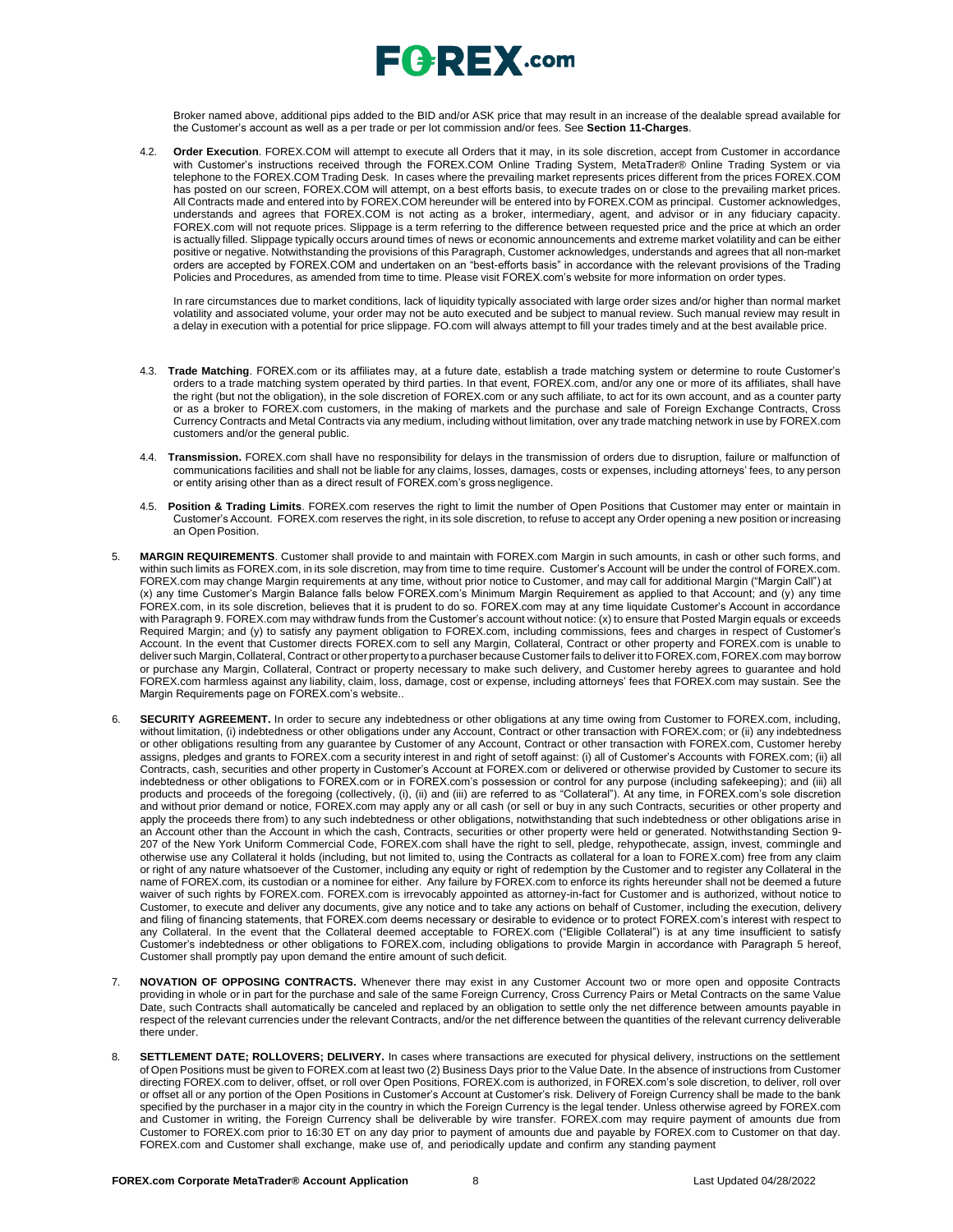instructions. Spot Metal deliveries will take place at a location and custodian as approved by FOREX.com. Sufficient funds to take delivery or the necessary delivery documents must be in the possession of FOREX.com. If instructions, funds and documents are not received by FOREX.com by the specified time, FOREX.com may, in its sole discretion and without notice to Customer, offset Customer's Open Positions, roll over Customer's Open Positions into the next settlement time period, or make or receive delivery on behalf of Customer upon any terms and by any methods deemed reasonable byFOREX.com, in its sole discretion. Terms and/or methods for delivering, offsetting, or rolling over Customers' OpenPositions may differ on a Customer-by-Customer basis relative to the current balance in the Customer'sAccount.

- 9. **LIQUIDATION OF ACCOUNTS AND DEFICIT BALANCES.** In the event of: (a) an Event of Default; (b) insufficient Margin, or FOREX.com's determination that any Collateral deposited to protect Customer's Account is inadequate, regardless of current market quotations, to secure Customer's Account; or (c) any other circumstances or developments that FOREX.com, in its sole discretion, deems appropriate for its protection, FOREX.com may, in its sole discretion, take one or more, or any portion, of the following actions: (1) satisfy any obligation Customer may have to FOREX.com (either directly or by way of guarantee or suretyship) out of any of Customer's funds or property in the custody or control of FOREX.com; (2) sell or purchase any or all Contracts and any securities or other property held or carried for Customer; and (3) cancel any or all outstanding Orders or Contracts or other transactions or commitments made by or on behalf of Customer. Any of the above actions may be taken without demand for Margin or additional Margin, without prior notice of sale or purchase or other notice to Customer, Customer's legal representatives, heirs, executor, administrator, trustee, legatee, successors or assigns and regardless of whether the ownership interest is held individually or jointly with others. Any prior demand or notice of sale or purchase shall not be considered a waiver of FOREX.com's right to sell or buy at any time in the future without demand or notice as provided above. In liquidation of Customer's Long Positions and Short Positions, FOREX.com may, in its sole discretion, offset in the same settlement or it may initiate new Long Positions or Short Positions in order to establish a spread or straddle that in FOREX.com's sole judgment may be advisable to protect or reduce existing positions in Customer's Account. Any sales or purchases may be made according to FOREX.com's judgment and in its sole discretion in any interbank, Over-the-Counter or other exchange market where such business is then usually transacted or at a public auction or private sale, and FOREX.com may purchase the whole or any part thereof free from any right of redemption. In the event the proceeds realized pursuant to liquidation are insufficient for the payment of all liabilities of Customer due to FOREX.com, Customer shall promptly pay upon demand the entire amount of any such deficit, together with all other deficits and all unpaid liabilities of Customer, including, but not limited to, all costs of enforcement and collection, such as, but not limited to, attorneys' fees, witness fees and travel expenses, interest on any such deficit and liabilities at a rate equal to three (3) percentage points above the then prevailing prime rate at FOREX.com's principal bank or the maximum interest rate allowed by law, whichever is lower. In the event FOREX.com incurs expenses other than for the collection of deficits, with respect to Customer's Account, Customer agrees to pay such expenses. See the Margin Requirements page on FOREX.com's website.
- 10. **FUTURES COMMISION MERCHANT AND RETAIL FOREIGN EXCHANGE DEALER.** FOREX.com is a registered Futures Commission Merchant and Retail Foreign Exchange Dealer (FCM/RFED) (NFA ID# 0339826), a member of the National Futures Association (NFA) and is regulated by the Commodity Futures Trading Commission (CFTC). For more information on the NFA and its policies visit [http://www.nfa.futures.org.](http://www.nfa.futures.org/) For information regarding FOREX.com, Commodity Futures Trading Commission (CFTC) registration, NFA membership information, regulatory and non-regulatory actions, please visit NFA's Background Affiliation Status Information Center (BASIC) at http://www.nfa.futures.org/l
- 11. **CHARGES.** FOREX.com is compensated for its services through the bid/ask spread and/or per-lot commission, as well as mark-up on rollovers and mark-up on back-to-base currency conversions for products not settling in a Customer's account base currency. FOREX.com may charge for incidental banking-related fees such as wire charges for deposits/withdrawals and returned check fees and monthly data fees. FOREX.com may charge monthly data fees in any account wherein there is no trading activity for at least twelve (12) months. FOREX.com reserves the right to change its fee structure at any time without notice. Fees do not currently, but may in the future include such things as statement charges, order cancellation charges, account transfer charges, telephone order charges or fees imposed by any interbank agency, bank, contract, market or other regulatory or self-regulatory organization arising out of FOREX.com's provision of services hereunder. Customer may incur additional fees for the purchase of optional, value added services offered by FOREX.com.
- 12. **INTRODUCING BROKERS.** If Customer's account has been introduced to FOREX.com by an Introducing Broker ("IB"), Customer understands and acknowledges that FOREX.com may compensate Introducing Broker for introducing Customer to FOREX.com and that such compensation may be on a per trade or other basis.
- 13. **FOREIGN ACCOUNTS.** Customers not residing in the United States ("Foreign Accounts") may be asked to comply with requests for special information by FOREX.com as required by any governmental unit or regulatory agency. This includes, but is not limited to, special calls for information. In the event of a special call for information, FOREX.com or its agent shall be required to obtain the information set forth by any governmental unit or regulatory agency requesting information. In addition, failure to respond to a special call may cause transactions to be prohibited (other than offsetting trades) for Customer.
- 14. **TRADE CONFIRMATIONS.** Trades executed online will be confirmed online at the time of the trade and trades entered into by telephone will be confirmed verbally and via the online platform by 17:30 ET on the day of execution. Reports of the confirmation of orders and statements of Accounts for Customer shall be deemed correct and shall be conclusive and binding upon Customer the sooner of: (x) two (2) Business Days after transmittal to Customer by posted mail; or (y) immediately with respect to Orders confirmed via the FOREX.com Online Trading System or MetaTrader® Online Trading System. Customer may object to confirmations and statements by telephone within the time frames identified above, but any such objection must be confirmed by e-mail to [info@FOREX.com](mailto:info@FOREX.com) or in writing within two (2) Business Days thereafter to FOREX.com, (which confirmation shall be deemed received only if actually delivered or mailed by registered mail, return receipt requested to FOREX.com at such address). Failure to object shall be deemed ratification by Customer of all actions taken by FOREX.com or FOREX.com's agents prior to Customer's receipt of such reports. Customer's failure to receive a trade confirmation shall not relieve Customer of the obligation to object as set out herein. Customer agrees to immediately call to FOREX.com's attention any oral information that Customer has reason to believe is inconsistent with Customer's own information. Customer understands, acknowledges and agrees that errors, whether resulting in a profit or loss to Customer, shall be corrected, and Customer's Account will be credited or debited in such manner and extent as to place Customer's Account in the same position in which it would have been had the error not occurred. Transaction Data Reports that include the transaction data required by NFA Compliance Rule 2-36 are available upon request. Please call 1-877-367-3946 (Toll Free) or 1-908-731-0730 (International) to request this information.
- 15. **COMMUNICATIONS.** Reports, statements, notices and any other communications from FOREX.com may be transmitted to Customer by (x) placement on FOREX.com's Website; or (y) United States mail or other delivery service to Customer's current address as reflected on FOREX.com's records. Customer shall notify FOREX.com immediately of any change in Customer's address by e-mail to [info@FOREX.com](mailto:info@FOREX.com) or by United States mail or other delivery service to FOREX.com, Bedminster One, 135 US Highway 202/206, Suite 11, Bedminster, NJ 07921. All communications sent by FOREX.com shall be deemed effective when deposited by FOREX.com in the United States mail or with another delivery service, or when received by a transmitting agent (such as an Internet service provider) for transmission to Customer, whether actually received by Customer or not. All communications sent by Customer shall not be deemed effective until accepted byFOREX.com.
- 16. **FOREX.COM RESPONSIBILITIES.** Neither FOREX.com nor GAIN Capital shall be liable to Customer for any claims, losses, damages, costs or expenses, including attorneys' fees, caused, directly or indirectly, by any events, actions or omissions, including, without limitation, claims, losses, damages, costs or expenses, including attorneys' fees, resulting from civil unrest, war, insurrection, international intervention, governmental action (including, without limitation, exchange controls, forfeitures, nationalizations, devaluations), natural disasters, acts of God, market conditions,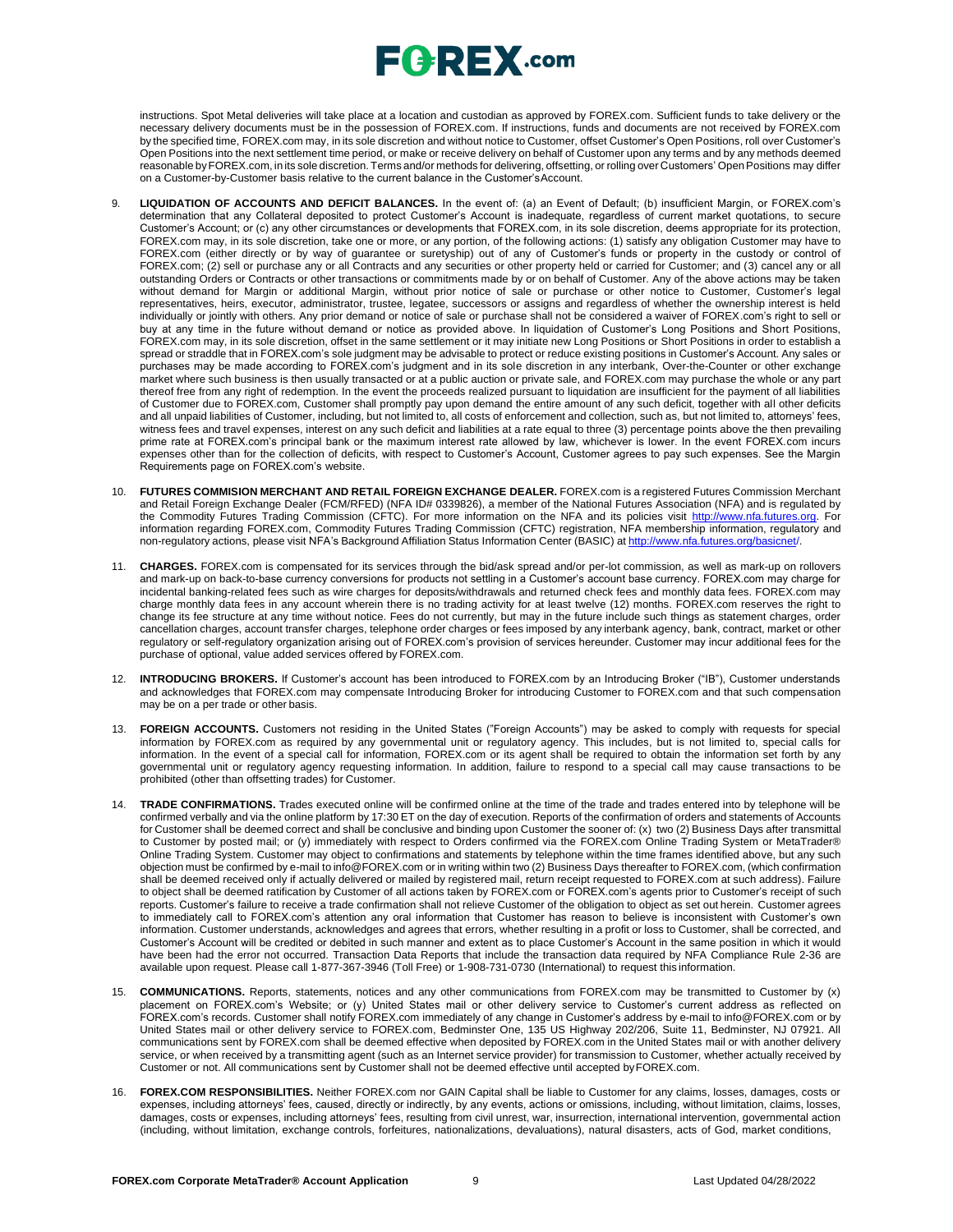

inability to communicate with any relevant person or any delay, disruption, failure or malfunction of any transmission or communication system or computer facility, whether belonging to FOREX.com, GAIN Capital, Customer, any market, or any settlement or clearing system.

- 17. **INTELLECTUAL PROPERTY AND CONFIDENTIALITY.** All copyright, trademark, trade secret and other intellectual property rights in the FOREX.com Online Trading System or MetaTrader® Online Trading System ("Trading System") shall remain at all times the sole and exclusive property of FOREX.com and/or its 3<sup>rd</sup> party service providers and Customers shall have no right or interest in the Trading System(s) except for the right to access and use the Trading System(s) as specified herein. Customer acknowledges that the Trading System(s) are confidential and have been developed through the expenditure of substantial skill, time, effort and money. The Customer will protect the confidentiality of FOREX.com and/or its 3<sup>rd</sup> party service providers by allowing access to the Trading System(s) only by its employees and agents on a need to access basis. Customer will not publish, distribute, or otherwise make information available to third parties any information derived from or relating to the Trading System(s). Customer will not copy, modify, de-compile, reverse engineer, and make derivative works of the Trading System(s) or in the manner in which it operates.
- 18. **INDEMNIFICATION.** Customer agrees to indemnify and hold FOREX.com, its affiliates, employees, agents, successors and assigns harmless from and against any and all liabilities, claims, losses, damages, costs and expenses, including attorneys' fees, incurred by FOREX.com arising out of: (i) Customer's failure to fully and timely perform its obligations hereunder; and (ii) any of Customer's representations and warranties made that may at any time be untrue or incorrect .and (iii) any failure or omission by MetaQuotes Software Corporation in providing to customers via GAIN the MetaTrader® Online Trading System. Customer also agrees to pay promptly to FOREX.com any and all claims, losses, damages, costs and expenses, including attorneys' fees, incurred by FOREX.com in the enforcement of any of the provisions of this Agreement, any Contracts and other transactions hereunder, and any other agreements between FOREX.com and Customer and the collection of any amounts due hereunder and there under.
- 19. **DISCLOSURE OF CUSTOMER INFORMATION.** FOREX.com will not share or sell information regarding its customers and/or prospective customers, except to its employees, agents, partners, and associates as required in the ordinary course of FOREX.com's business conducted on behalf of customers, including, but not limited to, FOREX.com's banking or credit relationships in accordance with FOREX.com's privacy policy. FOREX.com may also disclose to federal or state regulatory agencies and law enforcement authorities' information regarding Customer and Customer's transactions in response to a request for such information or in response to a court order or subpoena. To read FOREX.com's entire privacy policy, please visit: [www.forex.com/en-us/terms-and-policies/privacy-policy/](http://www.forex.com/en-us/terms-and-policies/privacy-policy/)
- 20. **JOINT ACCOUNTS AND/OR TRUST ACCOUNTS.** If more than one natural person executes this Agreement as Customer, all such natural persons agree to be jointly and severally liable for the obligations assumed in this Agreement. If this Agreement is executed by a trust, unincorporated association, partnership, custodian or other fiduciary, such Customer hereby agrees to indemnify, defend, save and hold free and harmless FOREX.com for any liabilities, claims, losses, damages costs and expenses, including attorneys' fees, resulting directly or indirectly from breach of any fiduciary or similar duty or obligation or any allegation thereof, including attorneys' fees.
- 21. **AMENDMENTS.** Customer understands, acknowledges and agrees that FOREX.com may amend or change this Agreement at any time. FOREX.com will provide notice to Customer of any such amendment or change by posting the amendment or change to the Website or by sending an e-mail message to Customer. Customer agrees to be bound by the terms of such amendment or change on the earlier of: (x) ten (10) days after FOREX.com has posted notice of such amendment or change to the Forex.com Website; or (y) on the date of the entry of any Order other than a Liquidating Order. In the event that Customer objects to any such change or amendment, Customer agrees to liquidate Customer's Open Positions and instruct FOREX.com regarding the disposition of all assets in Customer's Account within ten (10) Business Days after notice of the amendment or change has been posted to the Forex.com Website. No waiver or amendment of this Agreement may be implied from any course of dealing between the parties or from any failure by FOREX.com or its agents to assert its rights under this Agreement on any occasion or series of occasions. No oral agreements or instructions to the contrary shall be recognized or enforceable.
- 22. **TERMINATION.** This Agreement shall continue and be in effect until termination by Customer or FOREX.com. Customer may terminate this Agreement if: (i) Customer has no open Foreign Currency positions and no liabilities held by or owed to FOREX.com; (excluding any deficit balance in Customer Account being Company will not allow any Customer Account to reach a deficit balance); and (ii) Customer has provided three (3) days' written notice to FOREX.com by e-mail to [info@FOREX.com](mailto:info@fxadvantage.com) or by United States mail or other delivery service to FOREX.com.; and (iii) FOREX.com has accepted the notice as provided in Section 15 hereof. FOREX.com may, in its sole discretion, terminate this Agreement at any time, effective as of the close of business on the day notice is sent to Customer. Termination by either party shall not affect any Contracts or other transactions previously entered into and shall not relieve either party of any obligations set out in this Agreement, nor shall it relieve Customer of any obligations arising out of any deficit balance.
- 23. **ENTIRE AGREEMENT.** This Agreement together with the Customer Account Application embodies the entire agreement between FOREX.com and the Customer, superseding any and all prior written and oral agreements.
- 24. **RECORDINGS.** Customer acknowledges and agrees that any and all conversations between Customer and FOREX.com principals, agents, employees or associates, including the FOREX.com Trading Desk and customer service and operations desks may, at the option and in the sole discretion of FOREX.com, be recorded electronically with or without the use of an automatic tone warning device. Customer further agrees to the use of such recordings and transcripts thereof as evidence by either party in connection with any dispute or preceding that may arise involving Customer or FOREX.com.
- 25. **BINDING EFFECT.** This Agreement shall be continuous and shall cover, individually and collectively, all Accounts of Customer at any time opened or reopened with FOREX.com, irrespective of any change or changes at any time in the personnel of FOREX.com or its successors, assigns, or affiliates. This Agreement, including all authorizations, shall inure to the benefit of FOREX.com and its successors and assigns, whether by merger, consolidation, or otherwise and shall be binding upon Customer and/or the personal representatives, heirs, executor, administrator, trustee, legatees, legal representative, successors and assigns of Customer.
- 26. **LAW AND JURISDICTION; SEVERABILITY.** This Agreement is governed by, and shall be construed in accordance with the laws of the State of New York, United States of America without giving effect to any conflict of laws doctrine that would interfere with or prevent the application of this provision. With respect to any suit, action or proceeding ("Proceeding") relating to this Agreement, Customer irrevocably (i) submits to the exclusive jurisdiction of the State and federal courts located in the Borough of Manhattan, State of New York; (ii) agrees to service of process in any legal proceeding by sending copies thereof by registered or certified mail, if practicable (postage prepaid) to the other party at the address set forth in this Agreement or updated as provided in Paragraph 15 hereof (where service of process is being made by FOREX.com); (iii) waives any objection which it may have at any time to the laying of venue of any Proceeding brought in any such court, waives any claim that such Proceeding have been brought in an inconvenient forum; (iv) agrees that any Proceeding shall be commenced within one (1) year after the cause of any such Proceeding shall have arisen; and (v) further waives the right to object, with respect to such Proceeding, that such court does not have jurisdiction over such party. Alternatively, at the option of either FOREX.com or Customer, any proceeding hereunder may be submitted for arbitration before the American Arbitration Association at Association's New York or New Jersey Office. The arbitration shall be conducted according to the rules then in effect of the American Arbitration Association. Any award of the arbitrator(s) will be final and binding. If any clause of this Agreement is determined void or invalid by a court of competent jurisdiction, the remainder of the Agreement shall remain in full force and effect.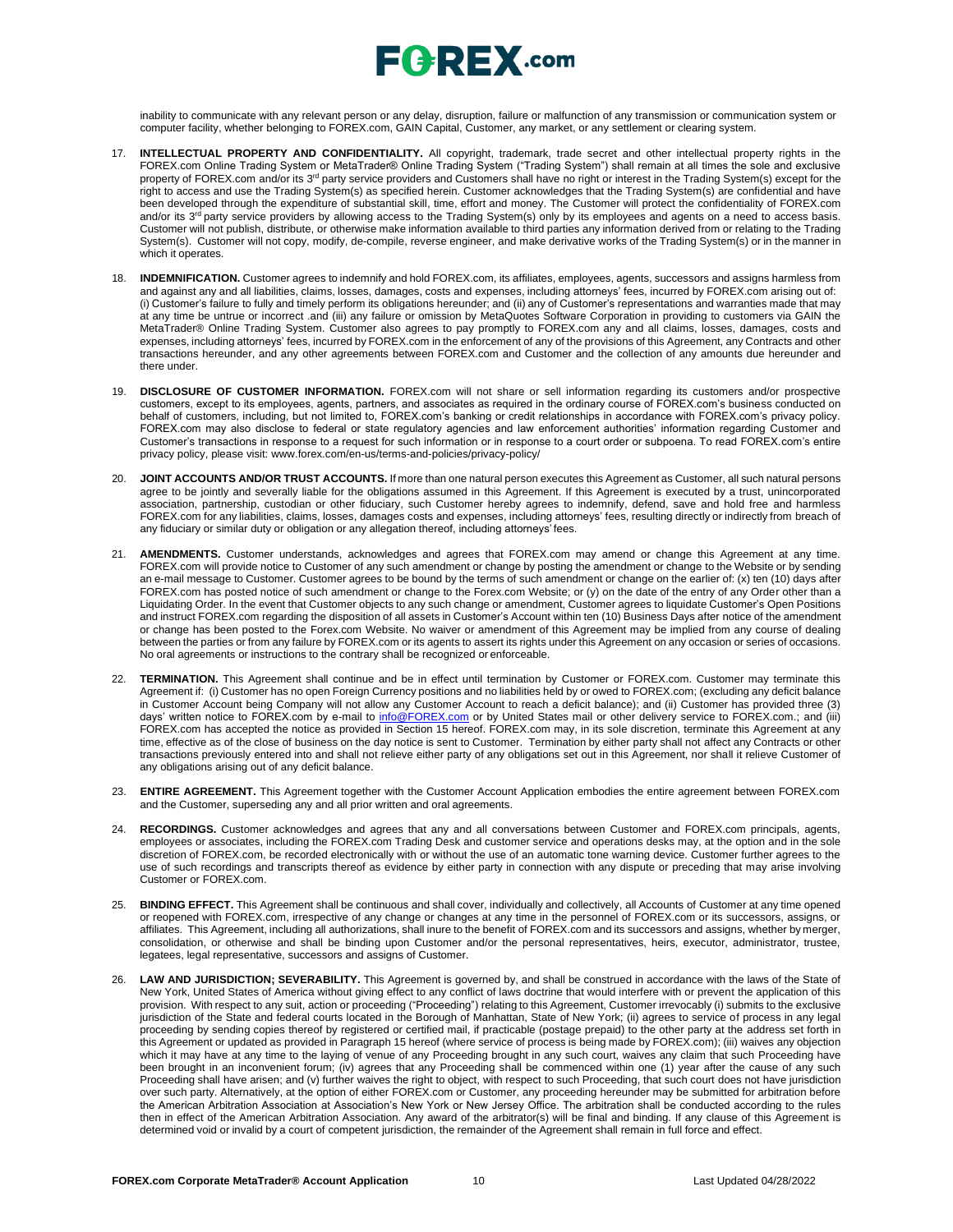- 27. **ACCEPTANCE.** This Agreement shall not be deemed to be accepted by FOREX.com or become a binding contract between Customer and FOREX.com until the signed Customer Account Application has been received and approved by FOREX.com. In the event that there are any unauthorized alterations or deletions to this Agreement or related documents such alteration and deletions shall not be binding on FOREX.com and said original forms shall govern Account.
- 28. **RELATIONSHIP WITH GAIN CAPITAL**. FOREX.com operates as a division of GAIN Capital Group, LLC. FOREX.com utilizes GAIN Capital Group's trading systems, infrastructure, technology, operations and personnel to facilitate Customer trading. GAIN Capital Group, LLC is a registered Futures Commission Merchant and Retail Foreign Exchange Dealer (FCM/RFED) and a member of the National Futures Association (NFA ID # 0339826).
- 29. **AUTHORIZATION TO TRANSFER FUNDS.** Customer hereby agrees that FOREX.com may at any time and from time to time, in the sole discretion of FOREX.com, apply and transfer from any of Customer's Accounts with FOREX.com to any of Customer's other accounts, whether held at FOREX.com or other approved financial institutions, any of the Contracts, currencies, securities or other property of Customer held either individually or jointly with others to another account.
- 30. **SPOT METALS.** Spot Metal contracts are not subject to regulation by the U.S. Commodity Futures Trading Commission and National Futures Association under the Commodity Exchange Act.

#### **Consent to Electronic Transmission of Account Statements**

Customer hereby consents to receive account statements (monthly and daily statements) online. FOREX.com will provide Customer with passwordprotected access to online reports. Customer will be able to generate daily, monthly and annual account statements detailing transaction activity, profit and loss statements, open positions, margin balances, account credits and debits, etc. Statements are deemed received when made available to Customer by FOREX.com, regardless of whether Customer actually accessed the statement. Customer is responsible for alerting FOREX.com to any change in their e-mail address. This consent shall be effective until revoked by Customer in writing and received by FOREX.com according to paragraph 15 of this Customer Agreement.

### **Agreement to Use Collateral**

Customer authorizes FOREX.com to sell, pledge, rehypothecate, assign, invest, commingle and otherwise use any Collateral held by FOREX.com, including, but not limited to, using the Contracts as collateral for a loan to FOREX.com, and, further dealing with the Collateral, as provided in the Customer Agreement (including, but not limited to Paragraph 6 thereof). Where Customer's Account consists of more than one Account, this authorization shall apply to all of Customer's Accounts with FOREX.com. This Agreement to Use Collateral shall remain in effect so long as Customer's Account with FOREX.com remains open or Customer has any obligations of any kind to FOREX.com, under the CustomerAgreement.

### **Social Security / Tax ID Certification**

Customer hereby certifies, under penalty of perjury, that (1) the number provided on the Customer Application is Customer's correct Social Security or Taxpayer Identification Number and (2) the ownership, or beneficiary, of Customer's Account is not subject to backup withholding under Section 3406(a)(1)(C) of the Internal Revenue Code.

## **eSignal Disclaimer of Warranty**

If Customer should choose to utilize eSignal's Forex Charts, eSignal hereby expressly disclaims all warranties of every kind, express and/or implied, as to the licensed products (including the information, data and software contained therein), the results obtained by their use, as to the performance thereof and every other matter, including, but not limited to, warranties of merchantability and fitness for a particular purpose. eSignal and its third party suppliers do not guarantee the adequacy, accuracy, timeliness or completeness of the licensed products or any component thereof. eSignal and its third party suppliers shall not be subject to any damages or liability for any errors, omissions or delays therein. The licensed products and all components thereof are provided on an "as is" basis.

### **TradingView Disclaimer of Warranty**

If Customer should choose to utilize TradingView's charts, trading interface, news, analysis, website etc. (collectively, "TradingView Products"), TradingView and FOREX.com hereby expressly disclaim all warranties of every kind, express and/or implied, as to the licensed products (including the information, data and software contained therein), the results obtained by their use, as to the performance thereof and every other matter, including, but not limited to, warranties of merchantability and fitness for a particular purpose. TradingView cannot and does not represent or guarantee that any of the information available on TradingView Products is accurate, reliable, current, complete or appropriate for your needs. Various information available through TradingView Products or on TradingView may be specially obtained by TradingView from professional businesses or organizations, such as exchanges, news providers, market data providers, and other content providers who are believed to be sources of reliable information. Nevertheless, due to various factors — including the inherent possibility of human and mechanical error — the accuracy, completeness, timeliness, results obtained from use, and correct sequencing of information available through the TradingView Products and website are not and cannot be guaranteed by TradingView or FOREX.com. FOREX.com, TradingView and its third party suppliers shall not be subject to any damages or liability for any errors, omissions or delays therein. The licensed products and all components thereof are provided on an "as is" basis.

### **Expert Advisor and MetaTrader® Hosting Disclaimer of Warranty**

If you should choose to utilize Expert Advisor and MetaTrader® Hosting, a hosting environment allowing for real-time access to your FOREX.com Trading Account, FOREX.com and its third party suppliers make no warranties or representations of any kind, whether express or implied for the service it is providing. FOREX.com and its third party suppliers also disclaims any warranty of merchantability or fitness for any particular purpose and will not be responsible for any damages that may be suffered by you, including loss of funds, data, non-deliveries or service interruptions by any cause or errors or omissions by you. Your use of any information obtained by way of Expert Advisor Hosting used in conjunction with MetaTrader® Hosting is at your own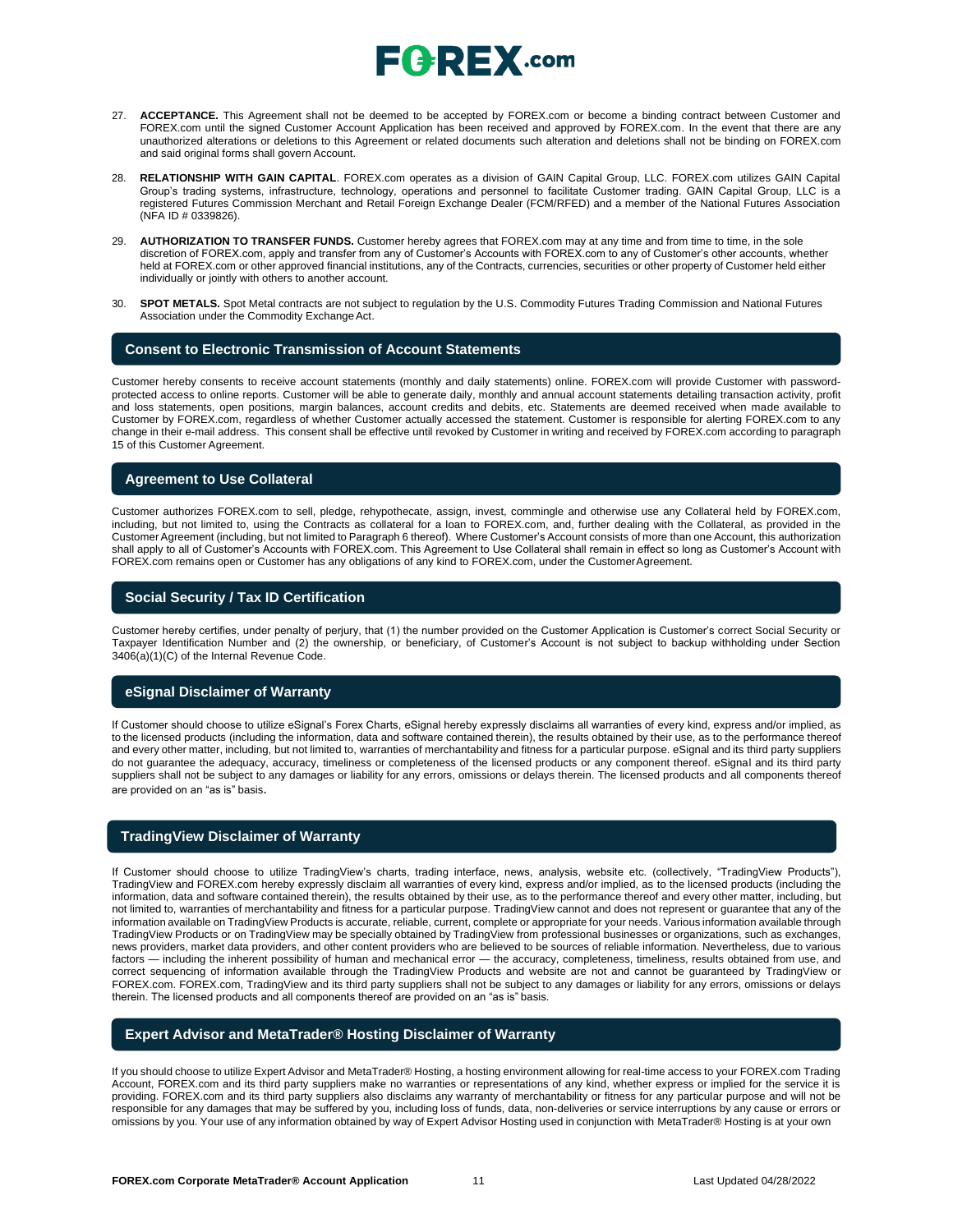

risk, and FOREX.com and its third party suppliers specifically denies any responsibility for the accuracy or quality of information obtained through its services. Connection speed represents the speed of an end-to-end connection. FOREX.com and its third party suppliers do not represent guarantees of speed or availability of end-to-end connections. FOREX.com and its third party suppliers shall not be subject to any damages or liability for any errors, omissions or delays therein including unavailability. The licensed products and all components thereof are provided on an "as is" basis and are separate and distinct from the services providing under this Agreement.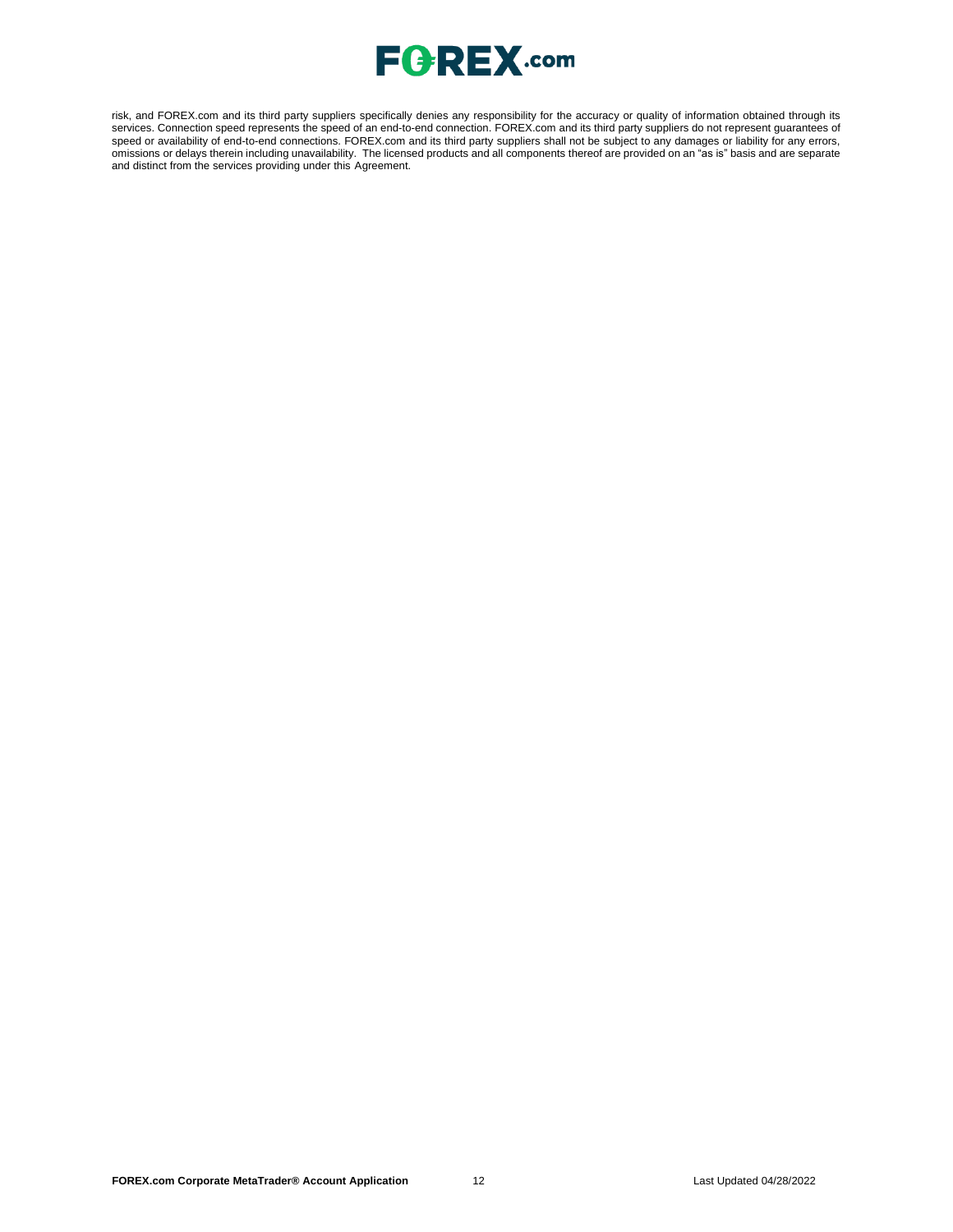

#### **Risk Disclosure Statement**

In consideration of FOREX.com agreeing to enter into Over-the-Counter ("OTC") Foreign Exchange Contracts with the undersigned (hereinafter referred to as the "Customer"), Customer acknowledges, understands and agrees that:

- **1. Trading Is Very Speculative and Risky**. Foreign Exchange Trading and Spot Metal Trading is highly speculative and is suitable only for those customers who (a) understand and are willing to assume the economic, legal and other risks involved, and (b) are financially able to assume losses significantly in excess of Margin or deposits. Foreign Exchange and Spot Metal Trading may not be an appropriate investment for retirement funds. Customer represents, warrants and agrees that Customer understands these risks; that Customer is willing and able, financially and otherwise, to assume the risks of Foreign Exchange Trading and Spot Metal Trading and that loss of Customer's entire Account Balance will not change Customer's life style.
- **2. High Leverage And Low Margin Can Lead To Quick Losses**. The high leverage and low Margin associated with Foreign Exchange Trading and Spot Metal Trading can result in significant losses due to price changes in Foreign Exchange Contracts, Cross Currency Contracts and Metal Contracts. Customers must maintain the Minimum Margin Requirement on their Open Positions at all times. It is the customer's responsibility to monitor his/her Account Balance. FOREX.com has the right to liquidate any or all Open Positions whenever the Minimum Margin Requirement is not maintained. Increasing leverage increases risk.
- **3. Prices, Margin And Valuations Are Set By FOREX.com And May Be Different From Prices Reported Elsewhere**. FOREX.com will provide prices to be used in trading, valuation of Customer positions and determination of Margin requirements. Although FOREX.com expects that these prices will be reasonably related to prices available in the interbank market, prices reported by FOREX.com may vary from prices available to banks and other participants in what is known as the interbank market. FOREX.com will exercise considerable discretion in setting and collecting Margin. FOREX.com is authorized to convert funds in Customer's Account for Margin into and from such Foreign Currency and Metal at a rate of exchange determined by FOREX.com in its sole discretion on the basis of then-prevailing money marketrates.
- **4. One Click Trading And Immediate Execution**. FOREX.com's automated order entry system provides immediate transmission of Customer's order once Customer enters the notional amount and clicks "Buy/Sell." There is no "second look" before transmission, and Market Orders cannot be cancelled. This feature may be different from other trading systems. Although not required, we recommend a Customer utilize the Demo Trading System to become familiar with the order entry process before trading online with FOREX.com. Customer agrees that by using FOREX.com's order-entry system, Customer agrees to the one-click system and accepts the risk of this immediate transmission feature.
- **5. Telephone Orders And Immediate Execution.** Market Orders executed through the FOREX.com Trading Desk are completed when FOREX.com says "deal" or "done." At that point Customer has bought or sold and cannot cancel the Market Order. By placing Market Orders through the FOREX.com Trading Desk, Customer agrees to such immediate execution and accepts the risk of this immediate executionfeature.
- 6. Market Recommendations Are Informational, Customer Makes Independent Decisions, And FOREX.com Is Not An Adviser Or A Fiduciary **To Customer.** The market recommendations provided by FOREX.com do not constitute an offer to buy or sell, or the solicitation of an offer to buy or sell, any Foreign Exchange Contracts, Cross Currency Contracts or Metal Contracts. Each decision by Customer to enter into a Contract or other transaction with FOREX.com and each decision whether a Contract or other transaction is appropriate or proper for Customer is an independent decision by Customer. FOREX.com is not acting as an advisor or serving as a fiduciary to Customer. Customer agrees that FOREX.com has no fiduciary duty to Customer and no liability in connection with and is not responsible for any liabilities, claims, damages, costs and expenses, including attorneys' fees, incurred in connection with Customer following FOREX.com's trading recommendations or taking or not taking any action based upon any recommendation or information provided by FOREX.com.
- **7. Recommendations Are Based On Personal Judgments And Are Not Guaranteed**. The market recommendations of FOREX.com are based solely on the judgment of FOREX.com's personnel. These market recommendations may or may not be consistent with the market positions or intentions of FOREX.com, its affiliates and employees. The market recommendations of FOREX.com are based upon information believed to be reliable, but FOREX.com cannot and does not guarantee the accuracy or completeness thereof or represent that following such recommendations will reduce or eliminate the risk inherent in Foreign Exchange and Spot Metal Trading.
- 8. There is no Central Market or Clearinghouse Guarantee of Payment. Each Contract is a contract directly between FOREX.com and the Customer. There is no clearinghouse and no guarantee by any other party of FOREX.com's payment obligations to the customer. Customer must look only to FOREX.com for performance on all Contracts in Customer's Account and for return of any Margin or Collateral.
- **9. No Guarantees Of Profit**. There are no guarantees of profit or freedom from loss in Foreign Exchange Trading and Spot Metal Trading. Customer has received no such guarantees from FOREX.com or from any of its representatives. Customer is aware of the risks inherent in Foreign Exchange Trading and is financially able to bear such risks and withstand any losses incurred.
- **10. Customer May Not Be Able To Close Open Positions**. Due to market conditions or other circumstances FOREX.com may be unable to close out Customer's position at the level specified by Customer, and Customer agrees FOREX.com will bear no liability for failure to do so.
- **11. Trading Ahead And Along**. FOREX.com its personnel and affiliates and various other parties may execute orders at the same or better prices ahead of a Customer Order.
- **12. Third Party Agents**. In the event that Customer grants trading authority or control over Customer's Account to a third party (the "Trading Agent"), whether on a discretionary or non-discretionary basis, FOREX.com shall in no way be responsible for reviewing Customer's choice of such Trading Agent or for making any recommendations with respect thereto. FOREX.com makes no representations or warranties concerning any Trading Agent; FOREX.com shall not be responsible for any loss to Customer occasioned by the actions of the Trading Agent; and FOREX.com does not, by implication or otherwise, endorse or approve of the operating methods of the Trading Agent. If Customer gives the Trading Agent authority to exercise any of its rights over its Account, Customer does so at Customer's risk. Even though the undersigned grants authority to Trading Agent, client should be diligent and closely scrutinize all account activity. FOREX.com provides online Account access to view the status of their Account(s), whereby Client may view their Account Value and Account Activity.
- **13. Internet Trading**. Since FOREX.com does not control signal power, its reception or routing via Internet, configuration of Customer's equipment or reliability of its connection, FOREX.com shall not be liable for any claims, losses, damages, costs or expenses, including attorneys' fees, caused, directly or indirectly, by any breakdown or failure of any transmission or communication system or computer facility or trading software, whether belonging to FOREX.com, Customer, any market, or any settlement or clearing system when Customer trades online (via Internet).
- **14. Telephone Orders**. FOREX.com is not responsible for disruption, failure or malfunction of telephonelines.
- **15. Quoting Errors**. Should a quoting error occur due to a mistype of a quote or a misquote given by telephone and/or electronic means (including responses to Customer requests), FOREX.com is not liable for any resulting errors in Account Balances and reserves the right to make necessary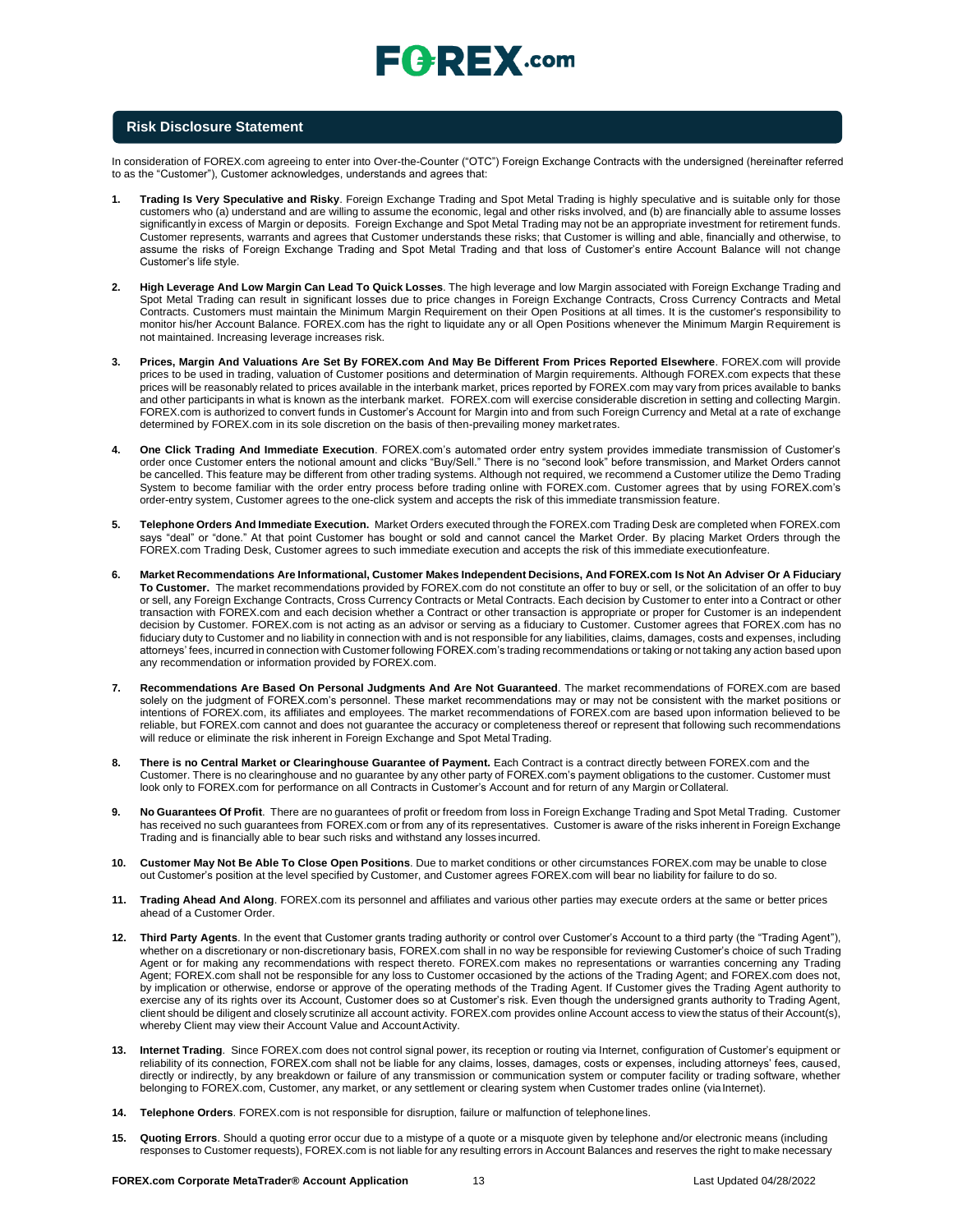

corrections or adjustments on the Account involved. Any dispute arising from such quoting errors will be resolved on the basis of the fair market value, as determined by FOREX.com, in its sole discretion, of the relevant Currency at the time such an error occurred. In cases where the prevailing market represents prices different from the prices FOREX.com has posted on our screen, FOREX.com will attempt, on a best efforts basis, to execute trades on or close to the prevailing market prices. These prevailing market prices will be the prices, which are ultimately reflected on the Customer Statements. This may or may not adversely affect customer realized and unrealized gains andlosses.

**16. Creditor Priority in Bankruptcy**. The transactions you are entering into with FOREX.com are not traded on an exchange. Therefore, under the U.S. Bankruptcy Code, your funds may not receive the same protections as funds used to margin or guarantee exchange-traded futures and options contracts, which receive a priority in bankruptcy. Since that same priority has not been given to funds used for off-exchange forex trading and spot metal trading, if FOREX.com becomes insolvent and you have a claim for amounts deposited or profits earned on transactions with FOREX.com, your claim may not receive a priority. Without a priority, you are a general creditor and your claim will be paid, along with the claims of other general creditors, from any monies still available after priority claims are paid. Even customer funds that Company keeps separate from its own operating funds may not be safe from the claims of other general and priority creditors.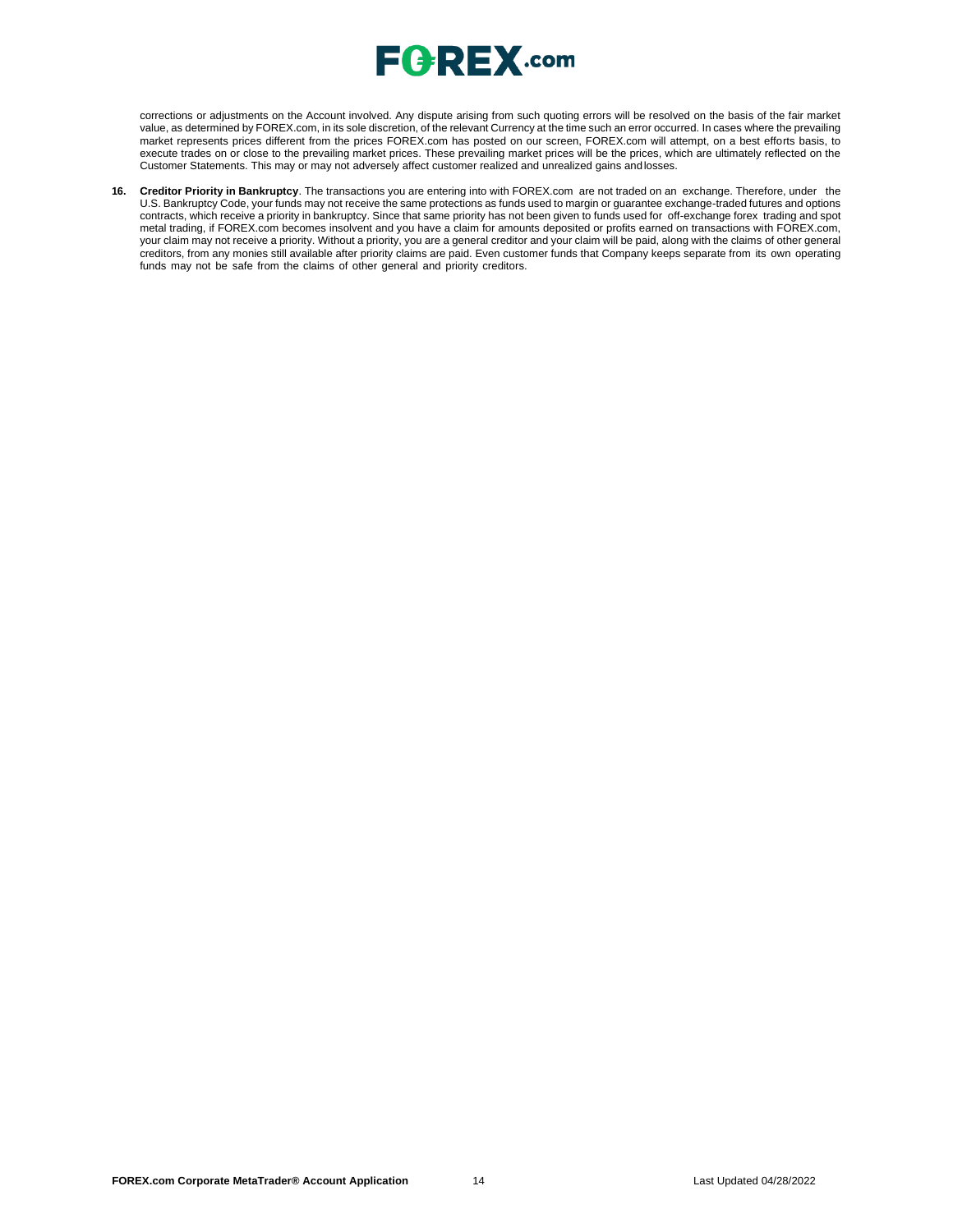### **Trading Policies And Procedures**

- 1. **INTRODUCTION.** FOREX.com's Trading Policies and Procedures are an integral part of your Customer Agreement. It is your responsibility as Customer to carefully read these Trading Policies and Procedures and to inform FOREX.com of any questions or objections that you may have regarding them before entering each and every trading Order. In entering your trading Orders with FOREX.com, you agree, represent, warrant and certify that you understand and accept these Trading Policies and Procedures, as they are set forth here and as may be amended from time to time by FOREX.com as posted to FOREX.com's website, in its sole discretion, and you agree to comply with these Trading Policies and Procedures as currently in effect at any time. Terms capitalized in these Trading Policies and Procedures are defined in the Glossary as found o[n](http://www.forex.com/en-us/education/glossary/) **[www.forex.com/en-us/education/glossary/](http://www.forex.com/en-us/education/glossary/)**.
- 2. **TRADING HOURS.** All references to FOREX.com hours of trading are in U.S. Eastern Time ("ET") using a 24-hour format. FOREX.com normally provides access for Foreign Exchange Trading and Spot Metal Trading on the Website from 17:00 ET on Sunday to 17:00 ET on Friday, but FOREX.com reserves the right to suspend or modify its trading hours at any time and on such an event will inform clients in advance on a best efforts basis of any changes in its operating hours. Trading hours by contract type may vary. OTC Foreign Currency and metal markets operate 24 hours a day. Following submission of an Order to trade, it is the sole responsibility of Customer to remain available for Order and Fill confirmations, and other communications regarding Customer's FOREX.com Account until all open Orders are completed. Thereafter, Customer must monitor Customer's Account frequently when Customer has Open Positions in theAccount.

#### **3. TRADE ORDERS**

- 3.1. **Order Entry.** All Orders must be placed through the FOREX.com Online Trading System or MetaTrader® Online Trading System or by telephone to the FOREX.com Trading Desk. Telephone orders are accepted in the sole discretion ofFOREX.com.
- 3.2. **Types of Orders Accepted.** Some of the types of Orders FOREX.com accepts include, but are not limited to:
	- a) *Day Only Order --* An order (other than a Market Order) that is effective until 17:00 ET on the day that itwasrequested.
	- b) *Good till Canceled Order* **("GTC")** -- An Order (other than a Market Order), that by its terms is effective until filled or canceled by Customer. GTC orders do *not* automatically cancel at the end of the Business Day.
	- c) *Limit Order --* An Order (other than a Market Order) to buy or sell the identified Currency or spot metal, or pair of Currencies or metals pair, at a specified Foreign Exchange Rate or metal at a specified spot rate. Limit orders are executed at the order rate or better. Sell limit orders are filled when the bid reaches the requested rate; limit orders to buy are filled on theoffer.
	- d) *Market Order --* An Order to buy or sell the identified Currency or spot metal, or pairs of Currencies or metals pair, at the current market Foreign Exchange Rate or metal at the current market rate. An Order to buy is executed at the Ask Price, and an Order to sell is executed at the Bid Price. Market orders are executed at the best available price at the time the order is received.
	- e) *One Cancels the Other Order* **("OCO")** -- An order that is linked to another order. If one of the orders is executed, the other will be automatically cancelled.
	- f) *Stop/Loss Order --* An order to buy or sell at a specified Foreign Exchange Rate or spot metal rate away from the current market for the purpose of liquidating an Open Position during market conditions in which there has been an adverse movement in Foreign Exchange Rates or spot metal rates. Stop orders become market orders when a predefined order rate is reached. Stop orders are executed at the best available price, depending on available liquidity. Buy Stop orders are filled on the offer price and Sell Stop orders are filled at the bid price.

#### **3.3. One Click Order Entry/One Click Execution of Market Orders.**

- 3.3.1. *Electronic Order entry for Market Orders equals Order execution***.** To enter an online Order, Customer must access the deal entry screen, enter the notional amount, *i.e.*, the size of the trade, and select the Eligible Foreign Currencies, Cross Currency Pairs or metal rates. When prepared to trade, Customer must then click on "BUY/SELL". The Order is filled shortly after the Customer hits "BUY/SELL", if the Customer has sufficient funds in his or her Account and a "deal failed" message is not received. Deals may fail for several reasons including changing dealer prices, insufficient margin, unspecified lot size or unanticipated technical difficulties.
- 3.3.2. *Immediate Execution of Market Orders Through the FOREX.com Trading Desk.* Market Orders executed over the telephone with the FOREX.com Trading Desk are completed when FOREX.com says "deal" or "done." At that point Customer has bought or sold and cannot cancel the Market Order. Customer agrees by placing Market Orders through the FOREX.com Trading Desk to such immediate execution and accepts the risk of this immediate execution feature.
- 3.3.3. **Order Cancellation.** Non-market Orders may be cancelled via the FOREX.com Online Trading System or MetaTrader® Online Trading System. Rapid changes in Bid Prices and Ask Prices, however, may cause Customer's Order to be executed before Customer can cancel it and FOREX.com shall have no liability for any claims, losses, damages, costs or expenses, including attorneys' fees, arising directly or indirectly out of the failure of such Order to be cancelled. Customer may contact FOREX.com by telephone if facing difficulty with order cancellation.
- 3.4. **Capacity.** FOREX.com operates as a division of GAIN Capital Group, LLC. GAIN Capital Group, LLC is a registered Futures Commission Merchant and Retail Foreign Exchange Dealer (FCM/RFED) and a member of the National Futures Association (NFA ID# 0339826).
- 3.5. **Terms of Acceptance for Orders**. It is Customer's sole responsibility to clearly indicate the terms of an Order when entered, whether Market Order, Limit Order, Stop/Loss Order, Day-Only Order, OCO Order or GTC Order, including the Order's Value Date and specified Spot Rate limits, where applicable. Although a Spot Rate is specified upon entry of Stop/Loss Orders, Limit Orders and other non-market Orders, market conditions may often prevent the execution of an individual Customer's non-market Orders despite other dealing activity at that price level, or may often require non-market Orders to be Filled at a substantially different Spot Rate, and Customer agrees to accept the best rate which FOREX.com, in its discretion, may assign to the Fill. Customer acknowledges that FOREX.com shall accept all nonmarket Orders only on a best-efforts basis. FOREX.com shall have no liability for failure to Fill Orders, and makes no guarantee of an Order's priority over the Orders of FOREX.com, its other customers, associated principals, officers, directors, affiliates, associates, employees, banks, bank employees or other dealers. FOREX.com shall have the right, but not the obligation, to reject any Order in whole or in part before or after confirmation, or to cancel and rescind any Fill, where Customer's Account contains Margin that is insufficient TO SUPPORT THE ENTIRE ORDER at the time that market levels reach the order levels as specified by the client, or where, in the opinion and sole discretion of FOREX.com, the execution of such Order may place Customer's Account in an insufficient Margin condition, or where such Order or Fill is illegal or otherwise improper.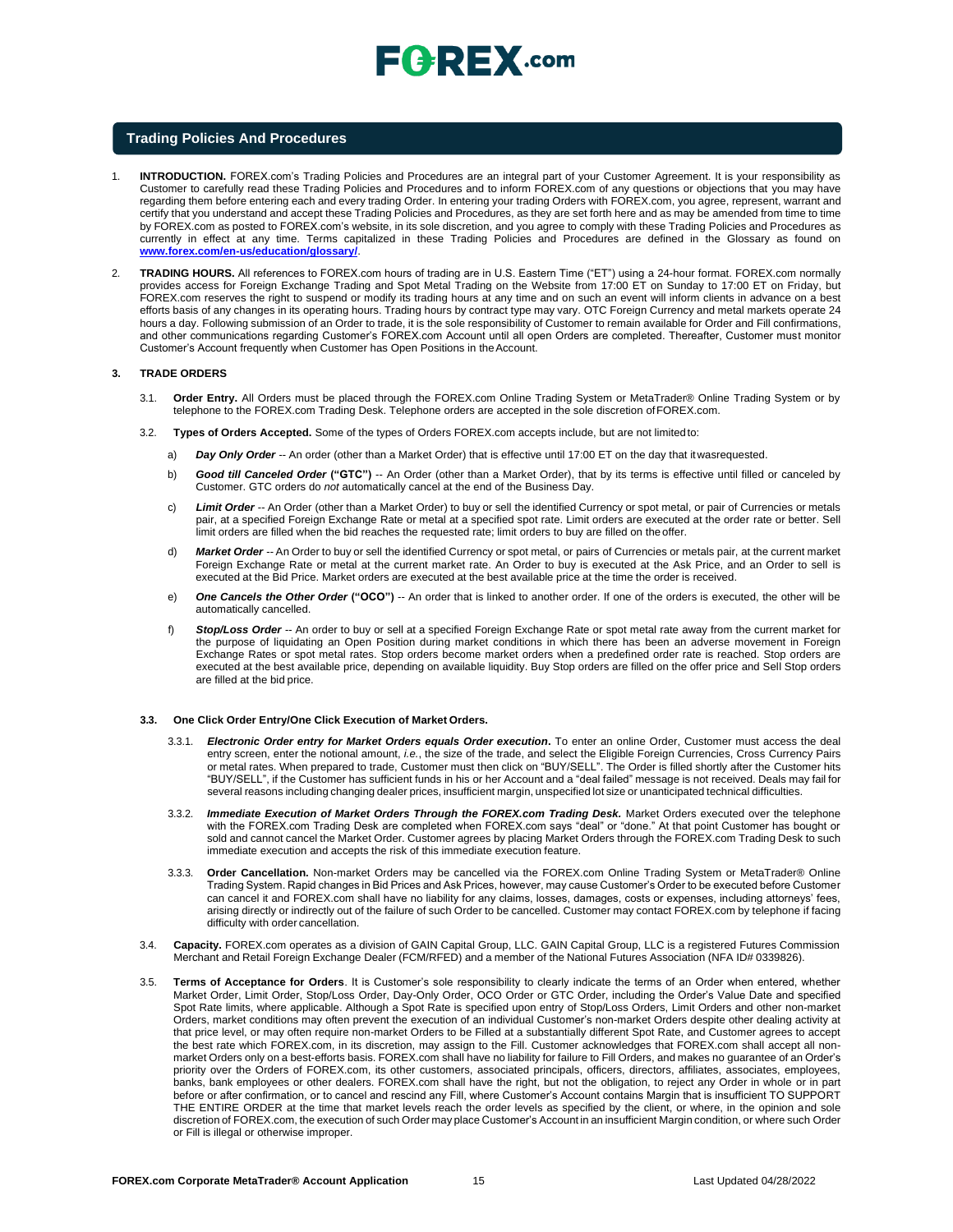

3.6. **Confirmation of Fills.** Trades executed online will be confirmed online in the Activity Log, Deal Blotter, on the Execution Screen, and elsewhere within the platform. The Position Management Screen is updated online as each trade is executed. Telephone orders are verbally confirmed and confirmed online in the Deal Blotter and Position Management Screen by 17:30 ET on the day the order is placed. Reports of the confirmation of orders and statements of Accounts for Customer shall be deemed correct and shall be conclusive and binding upon Customer the sooner of: (x) two (2) Business Days after transmittal to Customer by posted mail; or (y) immediately with respect to Orders confirmed via the FOREX.com Online Trading System. Customer may object to confirmations and statements by telephone within the time frames identified above, but any such objection must be confirmed by e-mail t[o info@forex.com o](mailto:info@forex.com)r in writing within two (2) Business Days thereafter to FOREX.com (which confirmation shall be deemed received only if actually delivered or mailed by registered mail, return receipt requested to FOREX.com at such address). Failure to object shall be deemed ratification by Customer of all actions taken by FOREX.com or FOREX.com's agents prior to Customer's receipt of such reports. Customer's failure to receive a trade confirmation shall not relieve Customer of the obligation to object as set out herein. Customer agrees to immediately call to FOREX.com's attention any oral information that Customer has reason to believe is inconsistent with Customer's own information. Customer understands, acknowledges and agrees that errors, whether resulting in a profit or loss to Customer, shall be corrected, and Customer's Account will be credited or debited in such manner and extent as to place Customer's Account in the same position in which it would have been had the error not occurred.

FOREX.com reserves the right to be the final arbiter with respect to disputed Orders. In cases where the prevailing market represents prices different from the prices FOREX.com has posted on our screen, FOREX.com will attempt, on a best efforts basis, to execute trades on or close to the prevailing market prices. This may or may not adversely affect customer Realized and Unrealized Gains and Losses. Transaction Data Reports that include the transaction data required by NFA Compliance Rule 2-36 are available upon request. Please call 1-877-367- 3946 (Toll Free) or 1-908-731-0730 (International) to request this information.

#### **4. CUSTOMER ACCOUNTS; INITIAL DEPOSITS**

- 4.1. **Documents.** Before you can place an Order with FOREX.com, you must complete the Customer Account Application and read, complete and sign the Customer Agreement, including the Risk Disclosure Statement, Secondary Risk Disclosure Statement and these Trading Policies and Procedures and all applicable addenda. You must deposit sufficient funds in your Account, your Customer Account Application must be approved by FOREX.com, your deposited funds must have cleared the banking system. Also, FOREX.com must accept your Customer Account Application before FOREX.com will permit you to trade in your Account. You will be notified by e-mail when your Customer Account Application has been approved. If a Customer applies online, Customer will be permitted to trade only after FOREX.com has received a completed and signed Customer Account Application and Customer Agreement. FOREX.com may, in its sole discretion, initially accept a fax copy of the signed Customer Account Application and may permit one or more trades if Customer has deposited sufficient funds into the Account. In this case, FOREX.com must receive an original signed copy of the entire Customer Account Application and Customer within seven (7) days of completion of the online Customer Account Application. If FOREX.com does not receive the Customer Account Application and Customer Agreement with original signatures, FOREX.com reserves the right to liquidate any Open Positions in the Account and to close the Account.
- 4.2. **Currency for Rendering Accounts.** All initial deposits to Customer Accounts will be accepted only in U.S. Dollars, and, unless settlement and delivery of a Foreign Currency have taken place, all Account Balances will be computed and reported only in U.S. Dollars.
- 4.3. **Recognition of Deposits.** No deposit shall be recognized until the wire or check has been fully cleared and collected by FOREX.com's bank or depository institution. You will be notified via e-mail once your funds have been received by FOREX.com and are available for trading.
- 4.4. **Fees.** All banking fees shall be charged to Customer's Account at FOREX.com's discretion, including a \$25.00 FOREX.com fee, over and above any bank fees, for each returned check.
- 5. **MARGIN REQUIREMENTS**. Customer shall provide and maintain with FOREX.com margin in such amounts and in such form that FOREX.com, in it is sole discretion may require. FOREX.com does not require Customers to pay the full price of Foreign Currencies or metal Customer may buy and sell. Instead, Customer is required to post the Required Margin to secure Customer's obligations to FOREX.com. Margin includes Required Margin for Open Positions, which is based on (i) the Opening Margin Requirement; (ii) the Minimum Margin Requirement; (iii) the market value of Open Positions; and (iv) any additional amount as FOREX.com, in its sole discretion, believes is prudent to require. Customer must maintain the Minimum Margin Requirement on their Open Positions at all times. FOREX.com has the right to liquidate any or all Open Positions whenever the Minimum Margin Requirement is not maintained, according to paragraph 6 hereof. Margin requirements are subject to change at any time in FOREX.com's sole discretion and without prior notice. No previous margin requirement shall preclude FOREX.com from increasing that requirement without prior notice. FOREX.com may, in its sole discretion, elect to impose on a disclosed on undisclosed basis limitations on the maximum number of Open Positions allowed at any time
- 6. **LIQUIDATION LEVEL**. Subject to all additional rights of FOREX.com under the Customer Agreement, in the event that, in the sole opinion of FOREX.com and in accordance with FOREX.com's reasonable best estimate of then prevailing obtainable market Spot Rates, and regardless of whether or not prior Margin Calls have been issued or met, if the Margin Balance should at any time equal or fall below the Minimum Margin Requirement for Customer's Account in the aggregate, FOREX.com will have the right but not the obligation to liquidate any part of or all Open Positions in Customer's Account. Clients are responsible for placing their own Stop Loss Orders to minimize losses. Any failure by FOREX.com to enforce its rights hereunder shall not be deemed a future waiver of such rights by FOREX.com. FOREX.com does not make margin calls in the ordinary course of business. FOREX.com maintains the right to liquidate Customer positions as described above. However, FOREX.com may from time to time and in its sole discretion, call Customer and request that Customer deposit additional Collateral to secure Customer's obligations to FOREX.com, over and above the balance in Customer's Account. Any call for additional margin without exercising the rights to liquidate Customer positions shall not be deemed precedent for future calls nor future waiver of such liquidation rights byFOREX.com.
- WITHDRAWALS. Payments from a Customer Account require a withdrawal request form signed by all required account holders and submitted in writing to FOREX.com, or a withdrawal request submitted electronically pursuant to procedures established by FOREX.com from time to time and set forth on FOREX.com's website. The Withdrawal Request Form requires a minimum of two (2) Business Days from receipt of the withdrawal request for issuance of a check or wire transfer of funds.
- 8. **MARGIN CALLS.** FOREX.com does not make margin calls in the ordinary course of business. FOREX.com maintains the right to liquidate. Customer positions as described above. However, FOREX.com may from time to time and in its sole discretion, call Customer and request that Customer deposit additional Collateral to secure Customer's obligations to FOREX.com, over and above the balance in Customer's Account. Any call for additional margin without exercising the rights to liquidate Customer positions shall not be deemed precedent for future calls nor future waiver of such liquidation rights by FOREX.com. FOREX.com may from time to time and in its sole discretion send courtesy margin alert e-mails when Customer account falls below 120% of their margin requirement. This margin alert e-mail is for informational purposes only and should not be relied upon for risk management. Customer is still responsible for ensuring their account has adequate margin to support any open positions, including times when margin alert e-mails are not sent.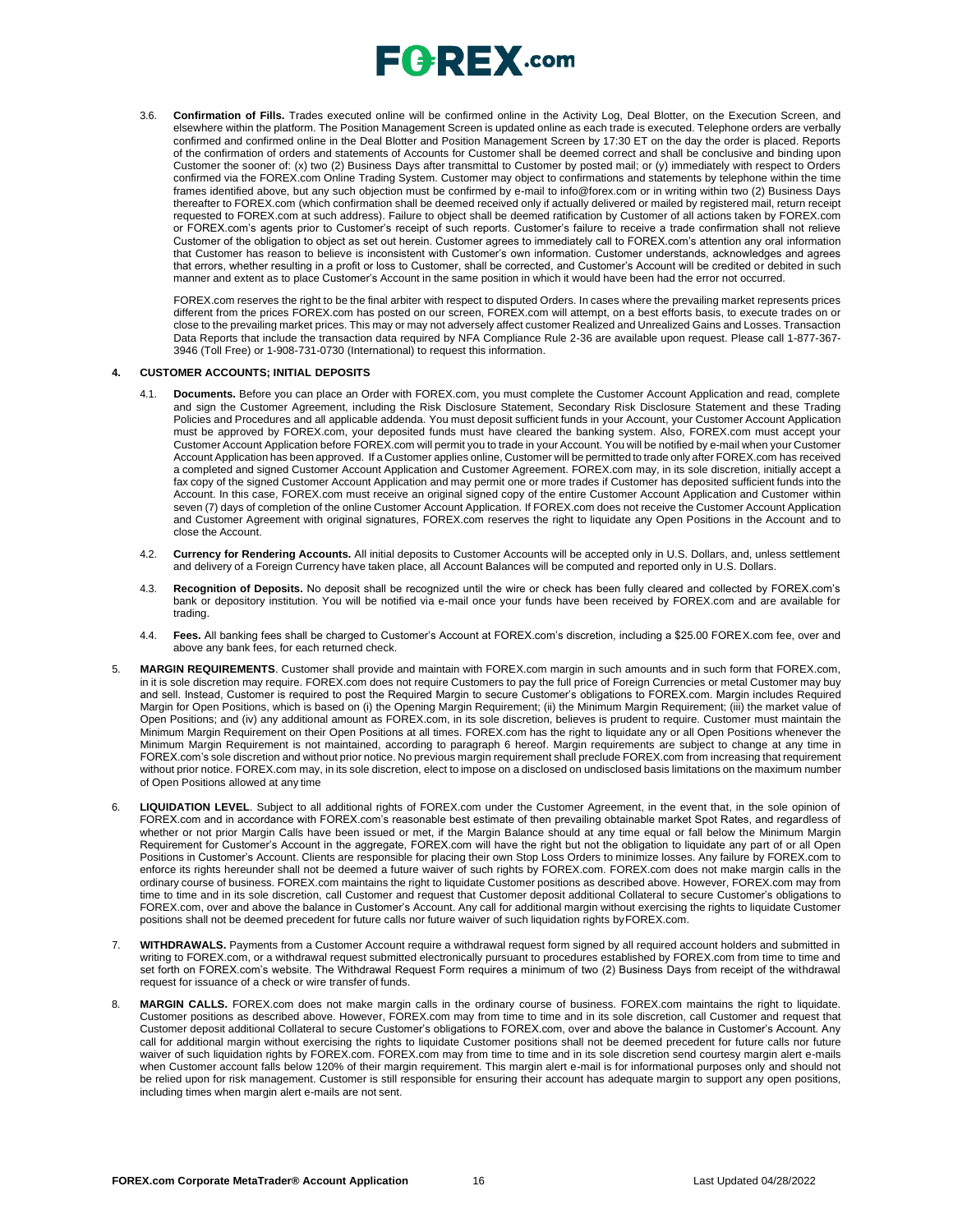# $\sqsubseteq$   $\sqsubseteq$   $\sqsubseteq$   $\sqtimes$  .com

## **Trading Tools**

- 1. FOREX.com may from time to time offer market news, commentary, charting, and analysis, trading performance analytics, signals-based products or services and other trading support tools ("Trading Tools"). Before using any Trading Tools please read this note carefully. It complements the Customer Agreement and associated risk disclosures furnished by us and should be read in conjunction with them. Unless stated otherwise, any capitalized terms used below shall carry the same meanings as in the Customer Agreement.
- **2. The Trading Tools are general in nature and do not and will not take into account your personal objectives, financial situation, or needs. Before acting on a Trading Tool, you should consider its appropriateness, having regard to your personal objectives, financial situation, and needs.**
- **3. FOREX.com will not give advice to you on the merits of any trade and shall deal with you on an execution-only basis. None of our staff are authorized by us or permitted under applicable laws to give you personal advice. Accordingly, you should not regard any proposed trades, trading signals, suggested trading strategies, or other written or oral communications from us as investment recommendations or personal advice or as expressing our view as to whether a particular trade is suitable for you or meets your financial objectives. You must** rely on your own judgement for any investment decision you make in relation to your Account. You have the final decision in relation to **every trade you enter into. You should make every effort to ensure you understand the Trading Tools and FOREX.com is entitled to assume that you do. If you require investment or tax advice, please contact an independent investment or tax advisor.**
- 4. Hypothetical performance results have many inherent limitations, some of which are described below. No warranty or representation is made that any Account will or is likely to achieve profits or losses similar to those shown in connection with any Trading Tool. In fact, there are frequently sharp differences between hypothetical performance results and the actual results subsequently achieved. Actual returns may be different to any hypothetical or indicative returns shown in any Trading Tool.
- 5. One of the limitations of hypothetical performance results is they are generally prepared with the benefit of hindsight. In addition, hypothetical trading does not involve financial risk and no hypothetical trading record can completely account for the impact of financial risk in actual trading. For example, the ability to withstand losses or to adhere to a particular trading platform in spite of trading losses are material points which can also adversely affect actual trading results. There are numerous other factors related to the markets in general or to the implementation of any specific trading program which cannot be fully accounted for in the preparation of hypothetical performance results and all of which can adversely affect actual trading results.
- 6. FOREX.com does not undertake to continue to offer the Trading Tools at all times and may not offer the same in the future. FOREX.com may withdraw or cancel any or all of the Trading Tools, or terminate your access to any or all of them, for any reason or for no reason at any time with or without notice, in our sole discretion.
- 7. Trading Tools can only be used for your own personal benefit. They cannot be used for business purposes or on behalf of another person nor can they be varied, passed on or resold to or shared with (in whole or in part) another person or entity or used to place any trades outside of our platform.
- 8. You will not copy, modify, de-compile, reverse engineer, or make derivative works of or from the Trading Tools or the manner in which they operate.
- 9. All intellectual property and other rights in the Trading Tools remain our sole property or the property of our licensors. FOREX.com does not assign, license, or otherwise transfer to you any right or interest in the Trading Tools whatsoever, except for the right to access and use the Trading Tools as expressly permitted by us in writing. In particular, but without limitation, all goodwill derived from the use or development of the Trading Tools will accrue exclusively to us. You will not do, or omit to do, or permit to be done, any act that will or may materially weaken, damage or be detrimental to the Trading Tools or the reputation of the goodwill associated with us or the Trading Tools.
- 10. FOREX.com does not commit to, and is not obliged to provide you with, any number of Trading Tools and the delivery of Trading Tools is not guaranteed. FOREX.com may provide the Trading Tools at such times, at such intervals and based on such factors as we may determine in our absolute discretion. You should not therefore use or rely on the Trading Tools as a method of monitoring prices, positions/markets or making trading decisions, and no liability will be accepted by us in this respect.
- 11. The Trading Tools are provided "AS IS", without any representation or warranty of any kind whatsoever, including that they will be without interruption or error free.
- 12. FOREX.com may suspend use of the Trading Tools at any time to carry out maintenance, repairs, upgrades or any development related issues, in order to comply with Applicable Laws or for any other reason determined by us in our sole discretion.
- 13. To the extent permitted by Applicable Laws, you agree not to hold FOREX.com, our directors, officers, employees, or agents liable for losses or damages, including legal fees, that may arise, directly or indirectly, in whole or in part, from: (a) non-delivery, delayed delivery, or the misdirected delivery of any Trading Tool, (b) inaccurate or incomplete content of any Trading Tool, or (c) your reliance on or use of the information in any Trading Tool for any purpose.

Any failure by you to comply with any of the above obligations or restrictions shall constitute an Event of Default under our Customer Agreement.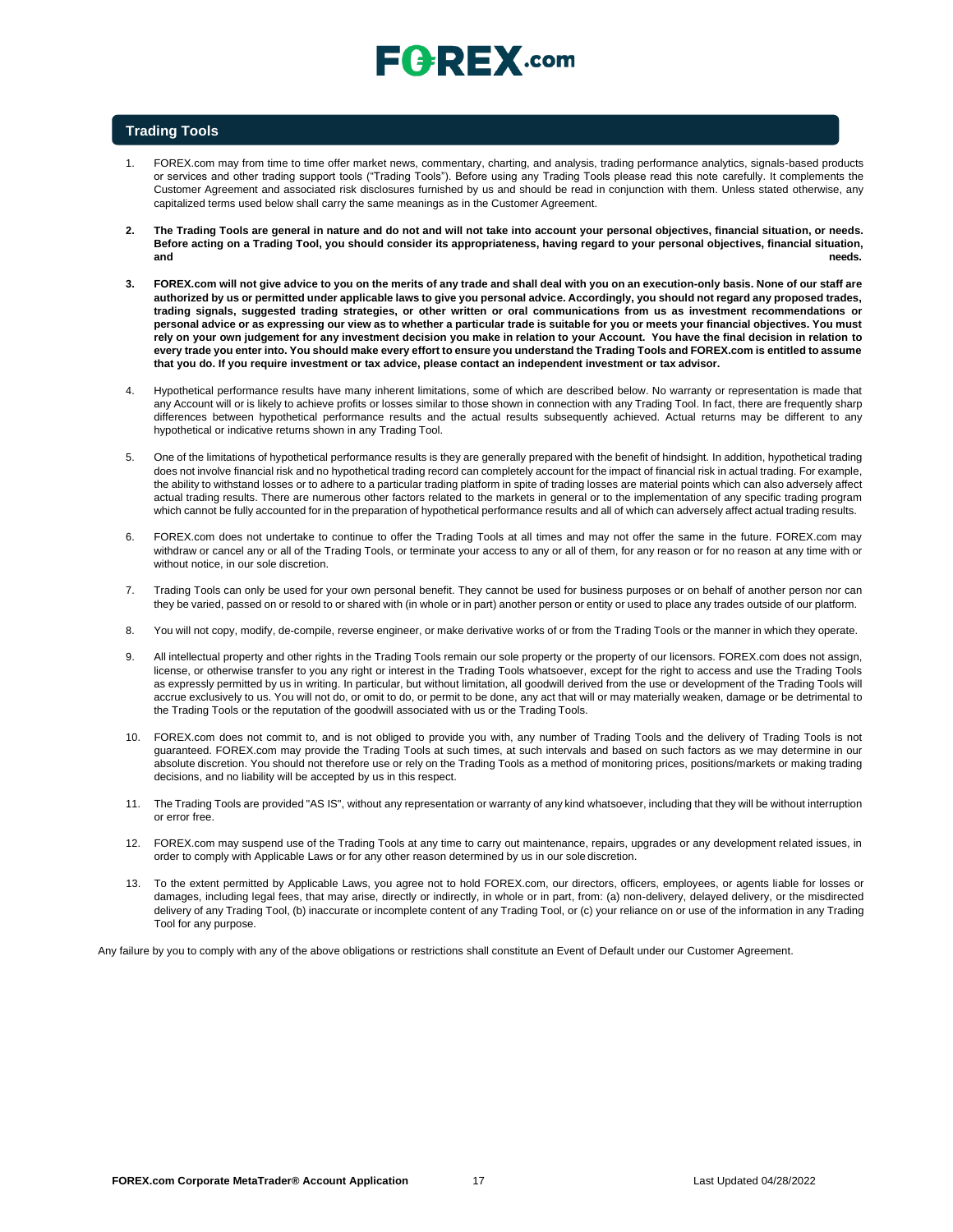

## **FOREX.COM**

## **THIS IS A LEGALLY BINDING CONTRACT.**

### **DO NOT SIGN UNTIL YOU HAVE CAREFULLY READ ALL OF THE FOREGOING COMPLETELY AND COMPLETED THE CUSTOMER ACCOUNT APPLICATION.**

**Your signature below acknowledges that you have carefully read, in its entirety, and understood the Customer Agreement, Social Security or Tax ID Certification, Authorization to Transfer Funds, Consent to Electronic Statements, Agreement to Use Collateral, Risk Disclosure Statement, Secondary Risk Disclosure (High Risk Investment), and Trading Policies and Procedures, and that you agree to all of the provisions contained therein.**

**Your signature below further represents, warranties and certifies that the information provided by you in the Customer Account Application is correct and complete.**

| Title:<br><u> 1989 - Andrea Barbara, politikar esperantor estatubatuar estatubatuar estatubatuar estatubatuar estatubatuar</u> |       |
|--------------------------------------------------------------------------------------------------------------------------------|-------|
| Signature: Management Contract of the Signature:                                                                               | Date: |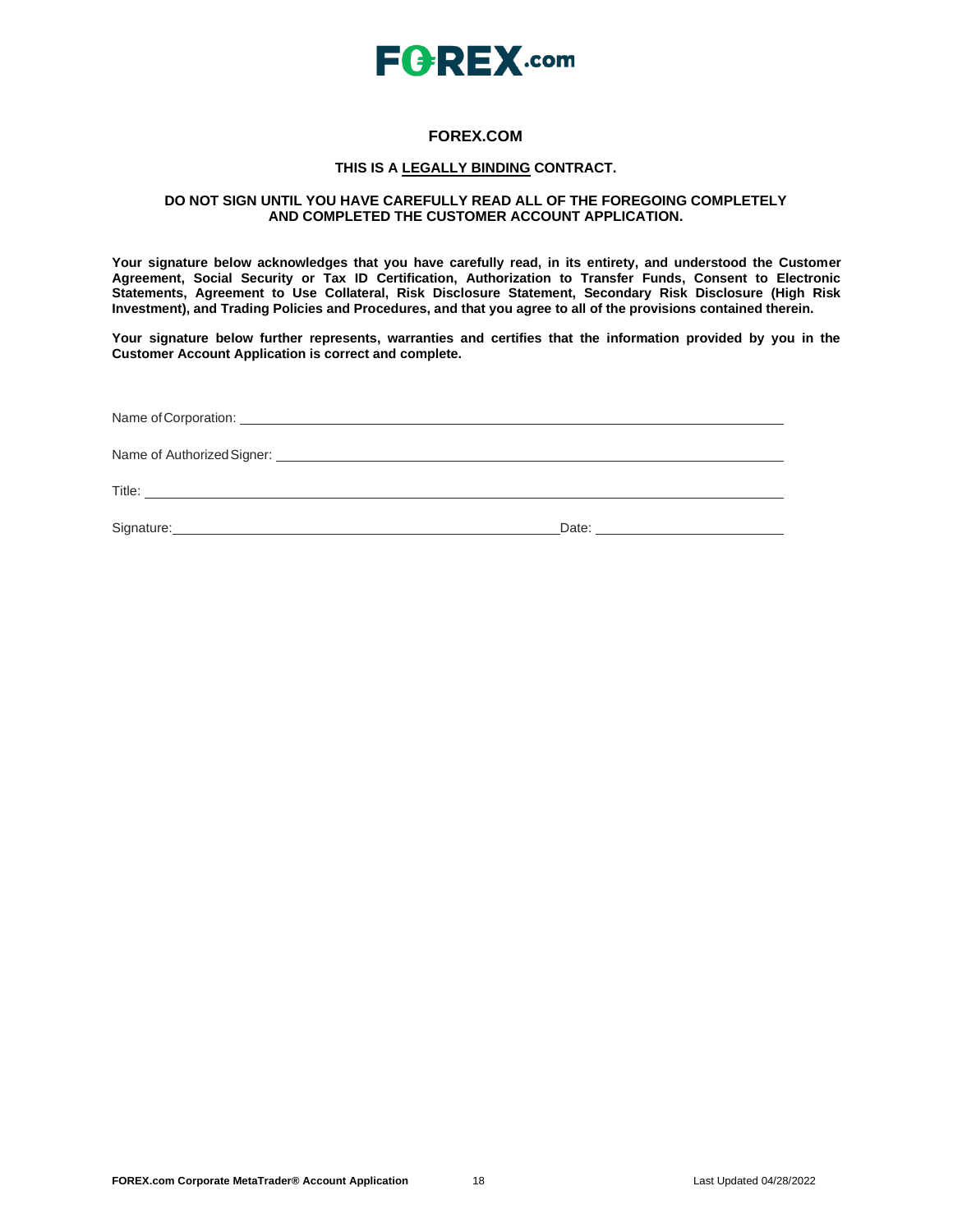# $E$ **CREX**.com

## **Secondary Risk Disclosure: High Risk Investment**

Trading is very speculative and risky. Foreign Exchange Trading is highly speculative and is suitable only for those customers who (a) understand and are willing to assume the economic, legal and other risks involved, and (b) are financially able to assume losses significantly in excess of margin or deposits. Customer represents, warrants and agrees that Customer understands these risks; that Customer is willing and able, financially and otherwise, to assume the risks of Foreign Exchange Trading and Spot Metal Trading and that loss of Customer's entire Account Balance will not change Customer's life style.

The high leverage and low margin associated with Foreign Exchange Trading and Spot Metal Trading can result in significant losses due to price changes in Foreign Exchange Contracts, Cross Currency Contracts and Metal Contracts. Company's margin policies may require that additional funds be provided to properly margin Customer's Account and that Customer must immediately meet such margin requirements. Failure to maintain the Minimum Margin Requirement may result in the liquidation of any open positions with resultant loss to Customer.

FOREX IS AN OVER THE COUNTER (OTC) MARKET, MEANING THE FOREIGN CURRENCY TRADING YOU ARE ENTERING INTO IS NOT CONDUCTED ON AN EXCHANGE. AS A MARKET MAKER, FOREX.COM IS THE COUNTERPARTY IN THESE TRANSACTIONS AND, THEREFORE, ACTS AS THE BUYER WHEN YOU SELL AND THE SELLER WHEN YOU BUY. AS A RESULT, FOREX.COM'S INTERESTS MAY BE IN CONFLICT WITH YOURS. UNLESS OTHERWISE SPECIFIED IN YOUR WRITTEN AGREEMENT OR OTHER WRITTEN DOCUMENTS FOREX.COM ESTABLISHES THE PRICES AND WHICH IT OFFERS TO TRADE WITH YOU. THE PRICES OFFERED MIGHT NOT BE THE BEST PRICES AVAILABLE AND DIFFERENT PRICES MAY BE OFFERED TO DIFFERENT CUSTOMERS.

IF FOREX.COM ELECTS NOT TO COVER ITS OWN TRADING EXPOSURE, THEN YOU SHOULD BE AWARE THAT FOREX.COM MAY MAKE MORE MONEY IF THE MARKET GOES AGAINST YOU. ADDITIONALLY, SINCE FOREX.COM ACTS AS THE BUYER OR SELLER IN THE TRANSACTION, YOU SHOULD CAREFULLY EVALUATE ANY TRADE RECOMMENDATIONS YOU RECEIVE FROM FOREX.COM OR ANY OF ITS SOLICITORS.

| Name of Authorized Signer: Name of Authorized Signer: |       |
|-------------------------------------------------------|-------|
|                                                       |       |
|                                                       | Date: |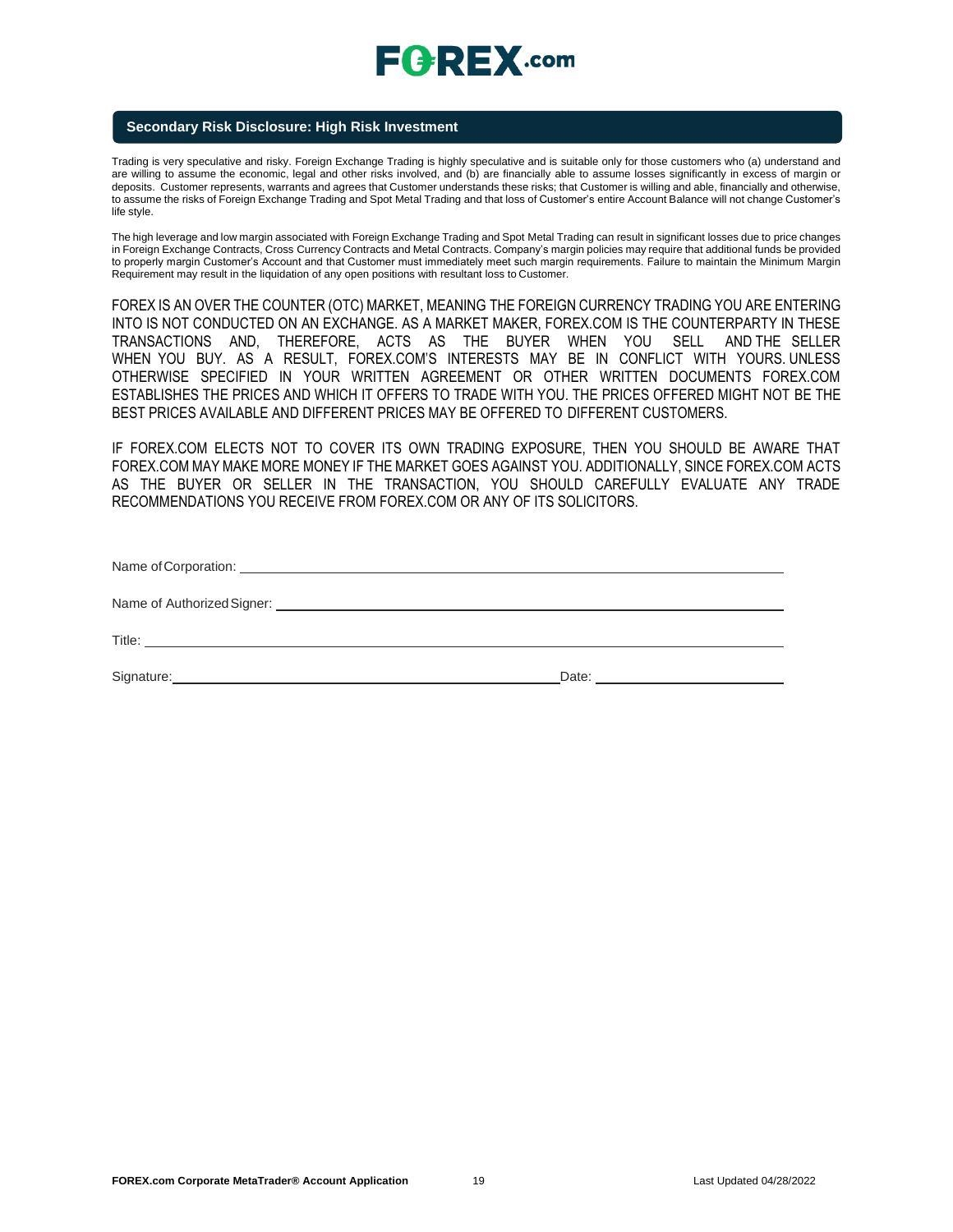

## **RISK DISCLOSURE STATEMENT**

OFF-EXCHANGE FOREIGN CURRENCY TRANSACTIONS INVOLVE THE LEVERAGED TRADING OF CONTRACTS DENOMINATED IN FOREIGN CURRENCY CONDUCTED WITH A FUTURES COMMISSION MERCHANT OR A RETAIL FOREIGN EXCHANGE DEALER AS YOUR COUNTERPARTY. BECAUSE OF THE LEVERAGE AND THE OTHER RISKS DISCLOSED HERE, YOU CAN RAPIDLY LOSE ALL OF THE FUNDS YOU DEPOSIT FOR SUCH TRADING AND YOU MAY LOSE MORE THAN YOU DEPOSIT.

YOU SHOULD BE AWARE OF AND CAREFULLY CONSIDER THE FOLLOWING POINTS BEFORE DETERMINING WHETHER SUCH TRADING IS APPROPRIATE FOR YOU.

(1) TRADING IS NOT ON A REGULATED MARKET OR EXCHANGE—YOUR DEALER IS YOUR TRADING PARTNER WHICH IS A DIRECT CONFLICT OF INTEREST. BEFORE YOU ENGAGE IN ANY RETAIL FOREIGN EXCHANGE TRADING, YOU SHOULD CONFIRM THE REGISTRATION STATUS OF YOUR COUNTERPARTY.

The off-exchange foreign currency trading you are entering into is not conducted on an interbank market, nor is it conducted on a futures exchange subject to regulation as a designated contract market by the Commodity Futures Trading Commission. The foreign currency trades you transact are trades with the futures commission merchant or retail foreign exchange dealer as your counterparty. WHEN YOU SELL, THE DEALER IS THE BUYER. WHEN YOU BUY, THE DEALER IS THE SELLER. As a result, when you lose money trading, your dealer is making money on such trades, in addition to any fees, commissions, or spreads the dealer may charge.

(2) AN ELECTRONIC TRADING PLATFORM FOR RETAIL FOREIGN CURRENCY TRANSACTIONS IS NOT AN EXCHANGE. IT IS AN ELECTRONIC CONNECTION FOR ACCESSING YOUR DEALER. THE TERMS OF AVAILABILITY OF SUCH A PLATFORM ARE GOVERNED ONLY BY YOUR CONTRACT WITH YOUR DEALER.

Any trading platform that you may use to enter off-exchange foreign currency transactions is only connected to your futures commission merchant or retail foreign exchange dealer. You are accessing that trading platform only to transact with your dealer. You are not trading with any other entities or customers of the dealer by accessing such platform. The availability and operation of any such platform, including the consequences of the unavailability of the trading platform for any reason, is governed only by the terms of your account agreement with the dealer.

## (3) YOUR DEPOSITS WITH THE DEALER HAVE NO REGULATORYPROTECTIONS.

All of your rights associated with your retail forex trading, including the manner and denomination of any payments made to you, are governed by the contract terms established in your account agreement with the futures commission merchant or retail foreign exchange dealer. Funds deposited by you with a futures commission merchant or retail foreign exchange dealer for trading off-exchange foreign currency transactions are not subject to the customer funds protections provided to customers trading on a contract market that is designated by the Commodity Futures Trading Commission. Your dealer may commingle your funds with its own operating funds or use them for other purposes. In the event your dealer becomes bankrupt, any funds the dealer is holding for you in addition to any amounts owed to you resulting from trading, whether or not any assets are maintained in separate deposit accounts by the dealer, may be treated as an unsecured creditor's claim.

(4) YOU ARE LIMITED TO YOUR DEALER TO OFFSET OR LIQUIDATE ANY TRADING POSITIONS SINCE THE TRANSACTIONS ARE NOT MADE ON AN EXCHANGE OR MARKET, AND YOUR DEALER MAY SET ITS OWN PRICES.

Your ability to close your transactions or offset positions is limited to what your dealer will offer to you, as there is no other market for these transactions. Your dealer may offer any prices it wishes, and it may offer prices derived from outside sources or not in its discretion. Your dealer may establish its prices